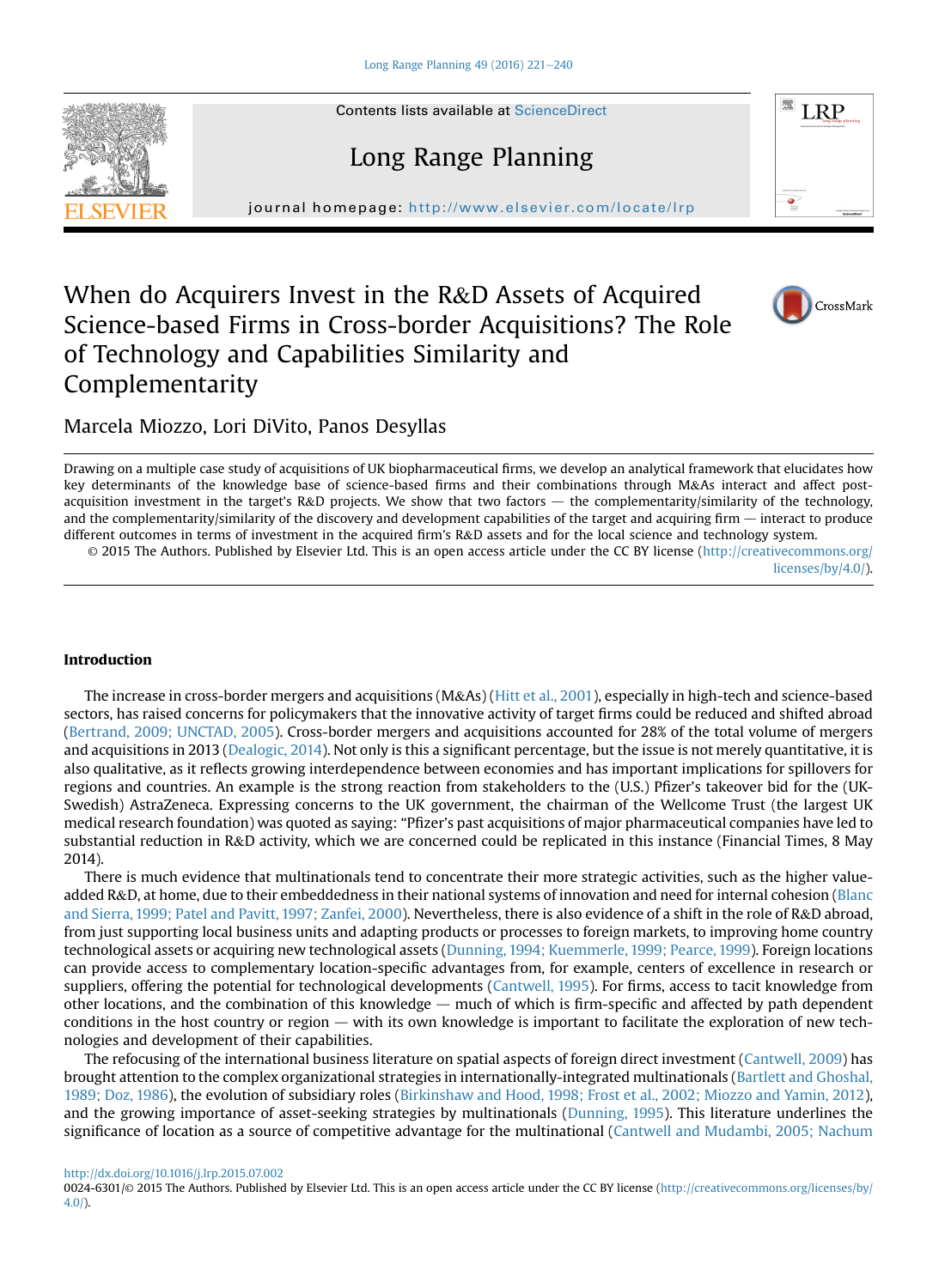[and Zaheer, 2005](#page-16-0)), and of the qualitative and quantitative differences in types of R&D conducted in different types of subsidiaries [\(Kuemmerle, 1999; Pearce, 1999; Phene and Almeida, 2008\)](#page-17-0). Nevertheless, it neglects the R&D reorganization process following cross-border M&As. Cross-border M&As constitute a large share of foreign direct investment, and are an important strategy for companies to expand abroad [\(Andersen, 1997; Brouthers and Brouthers, 2000; Child et al., 2001;](#page-16-0) [Inkpen et al., 2000; Seth et al., 2002; Vermeulen and Barkema, 2001\)](#page-16-0). Research, however, lags behind the pace of growth of such international diversification strategy [\(Shimizu et al., 2004\)](#page-18-0).

In this paper, we focus on what happens with the technological resources of target firms when they are acquired by foreign firms. We explore under what conditions foreign acquirers offer funding and complementary assets to develop the R&D projects of the target firms. Using a knowledge-based approach to the analysis of M&As [\(Grant and Baden-Fuller, 2004;](#page-17-0) [Paruchuri and Eisenman, 2012\)](#page-17-0), we explore how knowledge relatedness influences the reduction and relocation of the target firms' technological assets in the acquirers' home country, or the further investment in these assets in the host country. We draw on an in-depth case study of six acquisitions of UK biopharmaceutical firms.

We develop an analytical framework that elucidates how key determinants of the knowledge base of science-based firms, and their combinations through M&As, interact and affect post-acquisition investment in the target's R&D projects. Earlier studies have explored the role of knowledge relatedness between acquiring and target firm as an important determinant of innovation outcomes [\(Ahuja and Katila, 2001; Makri et al., 2010\)](#page-16-0). Our research draws on, but also extends, these studies. In particular, our work builds on the insight that similarity and complementarity of technology have an effect on innovation outcomes following acquisition, but goes beyond this by incorporating into the framework the important role played by similarity and complementarity of capabilities between firms in affecting innovation outcomes. We argue that these two  $constructs$  – the complementarity/similarity of technology, and the complementarity/similarity of discovery and development capabilities of the target and acquiring firm  $-$  interact to produce different outcomes in terms of investment in the acquired firm's R&D projects and for the local science and technology system. This framework can encompass the different motives, processes and outcomes in technology-motivated M&As, and is therefore able to cast light on mechanisms ignored by earlier studies. We show that a knowledge-based view can potentially illuminate the rationale and effects of M&As on target innovation.

In the next section, we review the literature on M&As, knowledge relatedness and innovation. Subsequently we detail the research design and methods, present and discuss the findings, and follow with a conclusion.

#### Knowledge and mergers and acquisitions

The knowledge-based view of the firm regards the firm as a collection of difficult-to-imitate knowledge assets, and argues that through experience firms develop a knowledge base that leads to a set of firm-specific capabilities that enhance firm performance. Knowledge assets include explicit knowledge (comprising systematized knowledge in, for example, manuals, patents, or databases) or tacit knowledge (in shared, common experience embedded in idiosyncratic "routines" such as behavioral regularities and operating procedures, or in symbolic language such as design) [\(Cyert and March, 1963; Nonaka,](#page-16-0) [1994; Winter, 1964\)](#page-16-0). Innovation is seen as the result of firms' combinative or dynamic capabilities to generate new applications from existing knowledge ([Fleming and Sorenson, 2001; Kogut and Zander, 1992; Nelson and Winter, 1982; Teece et al.,](#page-17-0) [1997](#page-17-0)). Firms can only accumulate these capabilities by engaging in knowledge creation or search activities, which are uncertain activities. Knowledge search processes tend to be localized, and knowledge development is often firm-specific and industry-specific, tacit and cumulative, appropriable by specific firms, and tied to local institutions [\(Arthur, 1989; Atkinson](#page-16-0) [and Stiglitz, 1969; David, 1985; Dosi, 1982; Gertler, 2003; Nelson and Winter, 1977; Polanyi, 1966\)](#page-16-0). For firms, access to tacit knowledge from outside their geographic environments ([Jaffe et al., 1993; Mans](#page-17-0)field, 1995) and the combination of this knowledge  $-$  often sticky, embodied in the employees of local firms, and in the knowledge flows between firms and other organizations ([Lundvall, 1988; Saxenian, 1994\)](#page-17-0)—is crucial for increasing the breadth of search, exploration of new technologies, and the development of new technological capabilities [\(Laursen, 2012; March, 1991\)](#page-17-0).

Scholars have used knowledge-based perspectives to study strategic alliances and M&As. The rapid growth in technological knowledge, and the increasing need to integrate multiple technologies from different sources, is challenging for even the largest corporations (Granstrand and Sjölander, 1990). The integration of externally sourced technology assets with internally developed assets is increasingly important ([Graebner et al., 2010; Puranam et al., 2006; Ranft and Lord, 2002](#page-17-0)). Extant work on alliances focuses on firms' technological knowledge as a determinant of partner selection and the future trajectory of each partner's innovation activity [\(Dyer and Nobeoka, 2000; Hagedoorn et al., 2000; Inkpen and Crossan, 1995;](#page-17-0) [Khanna et al., 1998; Larsson et al., 1998](#page-17-0)). Similarly, the M&A literature acknowledges M&As as one of the main ways for firms to create value by gaining access to new knowledge and capabilities, or by a synergy of complementary productive resources [\(Hagedoorn, 2002; Inkpen et al., 2000; King et al., 2008; Larsson and Finkelstein, 1999; Sleuwaegen and Valenti, 2006;](#page-17-0) [Uhlenbruck et al., 2006\)](#page-17-0).

Strategy and technology management studies have focused on the impact of M&As on innovation and its determinants. They argue that M&As enable scale and scope economies in R&D and shorter innovation lead times ([Cassiman et al., 2005\)](#page-16-0); they help firms enter new technology and markets complementing internal R&D resources ([Vermeulen and Barkema, 2001\)](#page-18-0); they facilitate reorganization of their R&D efforts among different research centers; they facilitate greater internal finance for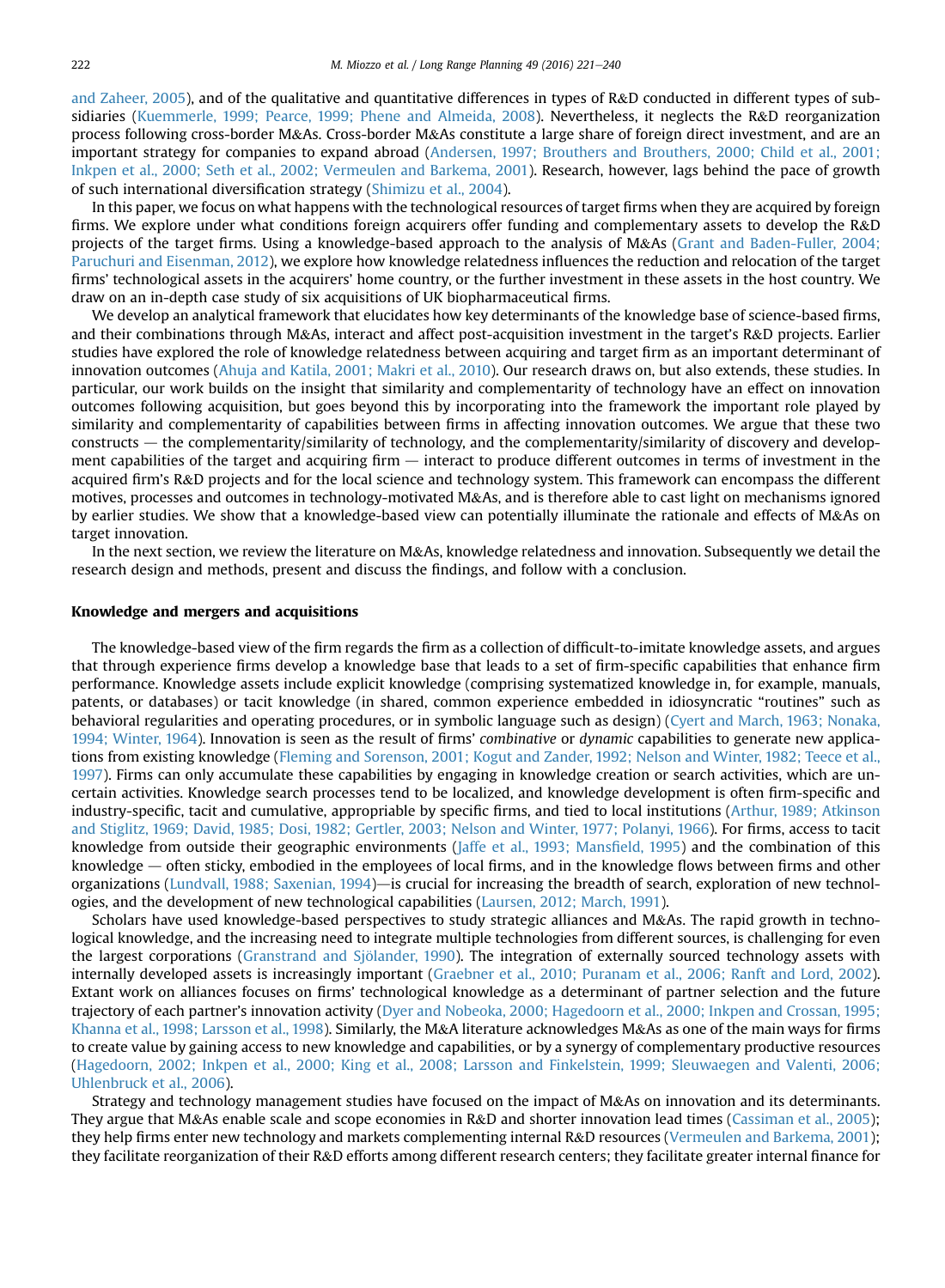R&D projects [\(Hall, 2002\)](#page-17-0); and they increase the buyer and target firms' absorptive capacity resulting in greater innovation output [\(Ahuja and Katila, 2001; Desyllas and Hughes, 2010](#page-16-0)). Nevertheless, M&As can also lead to reduction in research due to reduced competition [\(Kamien and Schwartz, 1982](#page-17-0)), and to the reorganization of business units, thus disrupting R&D departments ([Puranam et al., 2006; Ranft and Lord, 2002](#page-18-0)). They restrain inventors' abilities to seek, process and recombine research knowledge due to uncertainty ([Paruchuri and Eisenman, 2012](#page-18-0)), and cause managers to postpone decisions regarding long-term R&D investments, changing the emphasis from strategic issues to financial control ([Hitt et al., 1991,](#page-17-0) [1996](#page-17-0)).

In particular, researchers have focused on the role of knowledge relatedness between acquiring and target firms as an important determinant of acquisition outcomes. These studies reason that an acquisition expands a firm's knowledge base and has positive effects on innovation, but integration of a new knowledge base also disrupts established routines ([Birkinshaw et al., 2000; Haspelagh and Jemison, 1991; Puranam et al., 2006](#page-16-0)). This is justified by the concept of absorptive capacity, which suggests that the ability to use new information and to learn is enhanced when newly acquired knowledge is related to existing knowledge; i.e., when there are common skills, shared languages and similar cognitive structures [\(Cohen](#page-16-0) [and Levinthal, 1990; King et al., 2008; Nonaka, 1994; Zahra and George, 2002](#page-16-0)). Smooth absorption of the related knowledge and inventive recombination ([Henderson and Cockburn, 1996](#page-17-0)) enhances the capacity to recognize the value of new information and exploit it commercially. Similarly, [Puranam et al. \(2006\)](#page-18-0) showed that the existence of "common ground" in technology knowledge between the acquiring and acquired firms facilitates the acquisition integration process. If the innovation routines of the firms are different, then the integration of knowledge is disruptive and requires greater effort to adapt and integrate, resulting in radical changes in the ways of organizing research. If the knowledge bases of the firms are similar, then there is little contribution to innovation performance, incurring cost of transfer without knowledge enrichment ([Ghoshal, 1987; Hitt et al., 1996](#page-17-0)). In sum, M&As improve innovation performance when the technological knowledge of the acquiring and acquired firms is similar enough to facilitate learning, but different enough to provide opportunities to enrich the acquiring firm's knowledge base.

[Ahuja and Katila \(2001\)](#page-16-0) found that relatedness of acquired and acquiring firms' knowledge bases (as measured by overlap of cited patents) in technology-related acquisitions has a curvilinear impact on the acquiring firm's innovation output (patent counts). Extending Ahuja and Katila's analysis, [Cloodt et al. \(2006\)](#page-16-0) found evidence confirming the curvilinear relationship between relatedness and innovation output for technology-related acquisitions. [Cassiman et al. \(2005\)](#page-16-0) found that M&As involving firms with complementary technologies result in greater R&D efficiency post acquisition. When acquiring and acquired firms are technological substitutes, they decrease their R&D level post-acquisition, and R&D reduction is more prominent than when there are complementary technologies.

[Makri et al. \(2010\)](#page-17-0) built on these insights, and examined not only the effect of the relatedness of the technological knowledge but also that of the science base. Using a sample of 95 high-technology acquisitions in the drug, chemical and electronics industries, they differentiated between similarity and complementarity in both science (scientific disciplines and research communities) and technology (patents). Firms acquiring other firms with complementary science and technology knowledge produced higher quality and more novel inventions. This study suggests that when a firm acquires a target with similar technologies (and based in similar areas of science), integration is easier but the amount of novel inventions are lower. When acquisitions involve similarity in technology and complementarity in science, they lead to more novel inventions only.

Although these studies have improved our understanding of technology-driven M&As, there are two particular areas that have attracted less attention. First, few studies have focused on the effects of M&As on the target firms' innovation activity. [Ernst and Vitt \(2000\)](#page-17-0) found that among acquired German R&D-performing firms, about 30% of key inventors left the company, or those who stayed were less inventive. [Calderini et al. \(2003\)](#page-16-0) focused on the acquisition of U.S. high-tech firms, and investigated the effects of acquisitions on inventive performance. They found that the patent activity of the acquired firms contracted compared to a control sample of non-acquired firms. [Graebner \(2004\)](#page-17-0) studied the post-acquisition integration of eight technology firms, and found that post-acquisition outcomes and synergies depended on whether managers of the acquired firms remained involved in their units' projects and were entrusted with cross-organizational responsibilities. From another study on the acquisitions of U.S. firms in the semiconductor industry, [Kapoor and Lim \(2007\)](#page-17-0) concluded that there is a curvilinear relationship between the innovation productivity of the acquired firm's inventors and the overlap of technical skills in the acquiring and acquired firms. These studies suggest that some complementarity in technological knowledge is beneficial for the combined post-acquisition innovation performance.

Second, we know little about what happens with cross-border M&As and innovation. An expectation is that the positive and negative effects of domestic M&As may be enhanced. Cross-border M&As enable access to a wider set of resources residing in different country boundaries [\(Inkpen et al., 2000; Larsson and Finkelstein, 1999\)](#page-17-0). [Vaara et al. \(2012\)](#page-18-0) found evidence among Finnish firms that national cultural differences between the acquiring and acquired firms were positively associated with learning from knowledge transfer. They argued that national cultural differences allowed access to diverse knowledge and capability repositories, and that most managers appeared to be knowledgeable in managing national differences. However, there is a danger that acquiring firms may centralize R&D in the home country, to enable economies of scale in research and avoid the costs of coordinating dispersed R&D centers ([Kumar, 2001](#page-17-0)). As a result, the innovative activity of the target firm could be reduced or shifted away, thereby reducing the potential of R&D as a source of innovation and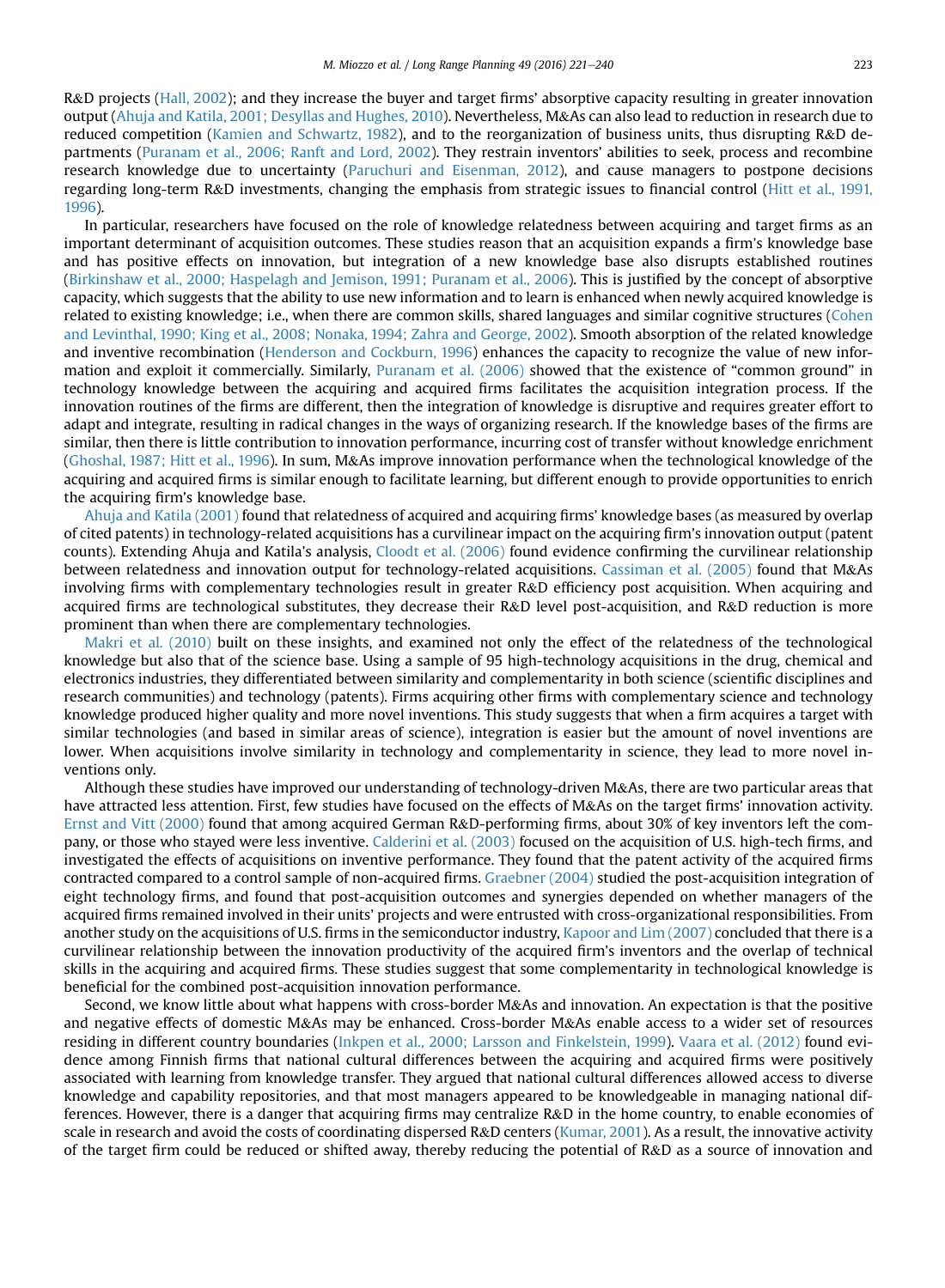economic growth. The contribution by [Bertrand \(2009\),](#page-16-0) based on accounting data on French innovative manufacturing firms, found that acquisitions of French firms by foreign firms increased external and internal R&D expenditure of the acquired French firms. There was more contracting out to local public laboratories and universities. The growth of the R&D budget was financed by not only internal resources, but also by the acquiring firm. Thus, results are inconclusive as to how foreign acquisitions affect innovation in the acquired firm and the local science and technology system.

Our study addresses this gap in the literature by exploring what happens with the technological resources of sciencebased firms when they are acquired by foreign firms. We focus on a set of resources  $-$  the R&D projects of the acquired  $firms -$  and ask under what conditions their development is continued in the host country. We ask how and why foreign acquirers offer long-term funding and complementary assets to develop the distinctive technologies of the acquired firms. Given the important role of tacit knowledge in science-based firms and the high degree of embeddedness, cross-border acquisitions and their impact on the target's innovation are likely to depend on and affect the local science and technology system.

#### Research design and methods

The purpose of this study is to build theory inductively. We use a multiple case study design to improve the richness and accuracy of the conceptual insights ([Yin, 2003\)](#page-18-0). Adopting a detailed, in-depth approach is appropriate given the relative lack of theoretical and empirical attention to the relation between cross-border M&As and investment in the acquired firm's technology. In this way, we study not only the impact of cross-border M&As on investment in the target firm's technology but also how the target firm's technology is developed post-acquisition.

#### Research setting

We focus on the acquisitions of six biopharmaceutical firms in the Cambridge, Oxford, and Manchester areas in the UK. The biopharmaceutical industry is an ideal setting for our study for two reasons. First, our research question focuses on the effect of cross-border acquisitions on the continued investment and development of acquired technological assets of science-based firms. Biopharmaceutical firms operate upstream in the value chain or product-development trajectory, generate productand firm-specific knowledge and represent the complexity of R&D in science-based businesses. Science-based firms confront specific challenges, including an unusually high-risk profile and longer-term horizons compared to firms in medium-tech and other high-tech sectors. Every R&D project is an experiment. R&D in science-based firms is about successively reducing uncertainty by acquiring, selecting and screening information: a highly iterative and inductive process. This is unlike other high-tech industries where products evolve through design-test iterations ([Pisano, 2006\)](#page-18-0). As argued by [Pisano \(2006, 151\):](#page-18-0) "Biotechnology is quite different from semiconductors and software. The pieces of the drug discovery puzzle are often not modular, but constitute a set of interdependent problems. Subtle interactions between a target, a molecule's structure and its physical properties, dosage form, the manufacturing process, the dose, and the patient population can profoundly influence the performance of a drug." Science-based firms require appropriate mechanisms to integrate cross-disciplinary skills and capabilities to identify targets, develop molecules, develop formulations, design clinical trials, choose the target population and select the manufacturing process. Each technological/scientific choice has implications on other choices. This makes integration of R&D and technology knowledge and processes across firm boundaries (and across country boundaries) very difficult ([Schweizer, 2005\)](#page-18-0).

Secondly, since the early 1990s, there is evidence of a high degree of organizational experimentation, including M&As and strategic alliances, in biopharmaceuticals ([Arora and Gambardella, 1990; Pisano, 1991](#page-16-0)). It has become increasingly apparent that technology-motivated acquisition of biopharmaceutical companies is not simply limited to acquisition by large pharmaceutical firms, but that acquisitions are increasingly important for the growth of medium-sized and large biopharmaceutical companies, as they are acquiring (generally smaller) biotech companies with complementary technologies, capabilities and markets. Biopharmaceutical firms need extensive amounts of funding to develop their drug products, and they generally raise funding from venture capitalists and public equity. However, the R&D cost of bringing a new drug product to market often exceeds the amount these funding sources can supply. Biopharmaceutical firms therefore seek to partner, merge, or be acquired by other firms (including foreign firms) that can support their drug development, both with financial and complementary resources.

#### Case selection

To yield more generalizable and robust insights ([Eisenhardt and Graebner, 2007\)](#page-17-0), we selected our sample from a large group of acquisitions we identified by scanning the trade press from 2006 to 2010, for foreign acquisitions of British biopharmaceutical firms. Following recommendations to ground the insights of inductive studies on a diverse sample [\(Sigglekow, 2007](#page-18-0)), we built a sample that was balanced and varied in terms of the types of technological assets acquired (drug development programs, diagnostics and services), the size of acquirer and target firms, and the value of the acquisition deal [\(Table 1](#page-4-0)). We applied the logic of theoretical sampling, as opposed to a sampling logic for statistical generalization [\(Flick,](#page-17-0) [2007; Strauss and Corbin, 1990](#page-17-0)). We selected six acquisition cases. In the first five cases, the acquirers were large and small firms from a range of countries, including Australia, Belgium, Germany and the U.S. The sixth case involved a domestic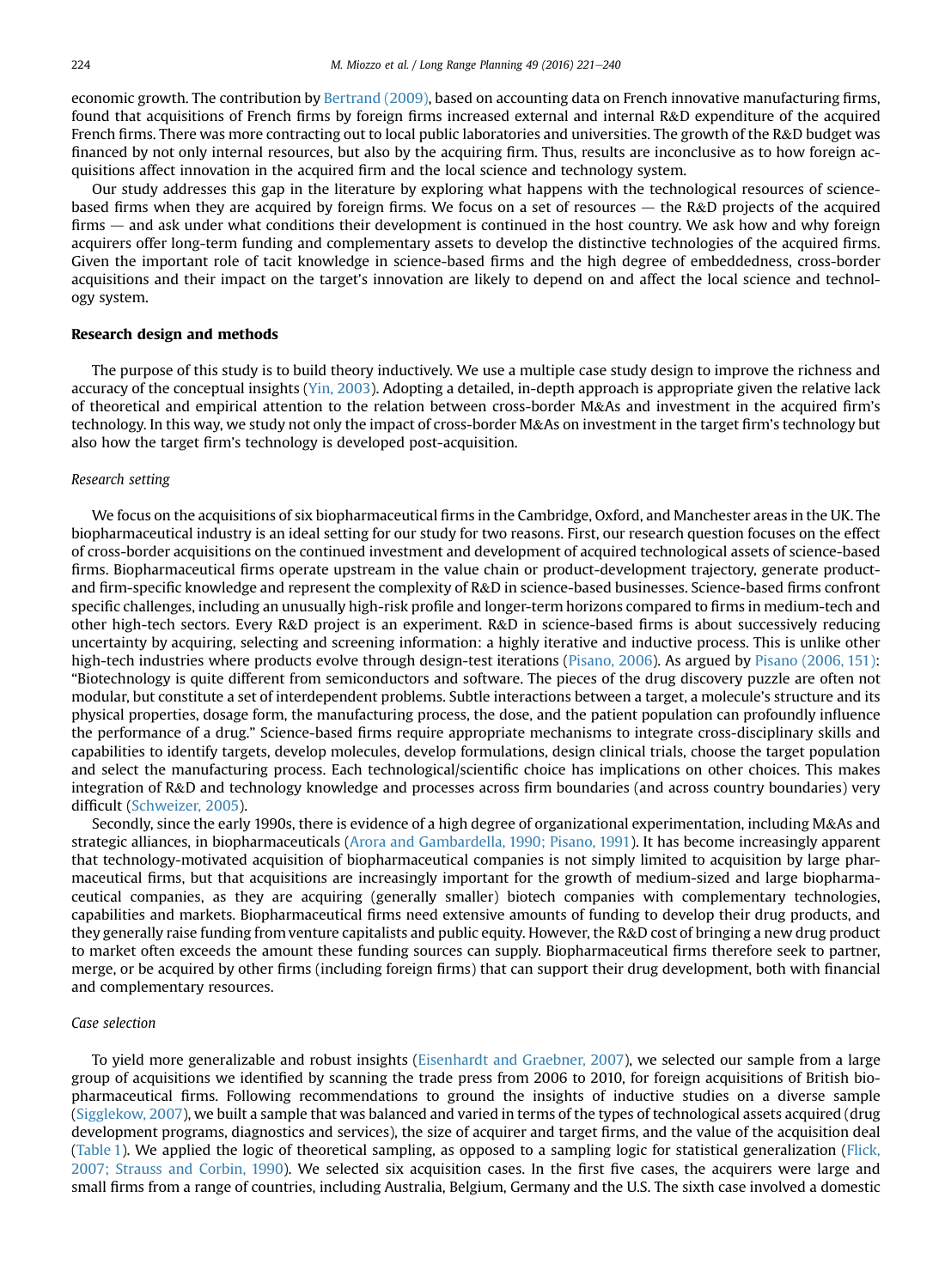<span id="page-4-0"></span>

Sample firm characteristics

|               | Deal characteristics <sup>a</sup> |                                     |                                                                      |                                                                                                                         | Acquirer characteristics <sup>b</sup> |                     |                       | UK target characteristics <sup>b</sup> |                     |                       |                                                            |
|---------------|-----------------------------------|-------------------------------------|----------------------------------------------------------------------|-------------------------------------------------------------------------------------------------------------------------|---------------------------------------|---------------------|-----------------------|----------------------------------------|---------------------|-----------------------|------------------------------------------------------------|
| Case          | Year<br>of deal                   | Deal value<br>(\$2005<br>million)   | Assets acquired                                                      | Reasons to sell                                                                                                         | Country of<br>incorporation           | No. of<br>employees | Year of<br>foundation | R&D (\$2005<br>million)                | No. of<br>employees | Year of<br>foundation | Total funding<br>raised <sup>a,b</sup> (\$2005<br>million) |
|               | 2006                              | 15.4                                | • ADME technology<br>and expertise<br>• Data library                 | • Exit for investors                                                                                                    | Belgium                               | 201                 | 2003                  | 8.3                                    | 17                  | 2001                  | 91                                                         |
|               | 2010                              | 8.4                                 | • Drug programs in<br>Phase I and Phase II<br>• Stem cell research   | • Exit for investors<br>• Restructuring of target                                                                       | <b>USA</b>                            | 300                 | 1992                  | N.A.                                   | 70                  | 1999                  | 27                                                         |
| 3             | 2008                              | 18.8                                | • Two Phase II drug<br>programs                                      | • Access to resources for<br>further development of<br>drug programs                                                    | Germany                               | 53                  | 2000                  | 12.3                                   | 13                  | 1999                  | 81                                                         |
|               | 2009                              | 9.1                                 | • Two pre-clinical<br>drug programs<br>• Site and expertise<br>in UK | • Access to complementary<br>skills for drug development<br>• Investment in further clinical<br>development of programs | Australia                             | 70                  | 1986                  | 21.9                                   | 17                  | 1999                  | 26                                                         |
| $\mathcal{D}$ | 2009                              | 95 plus<br>35 against<br>milestones | • Diagnostic kit /product<br>and underlying platform<br>technology   | • Access to resources and<br>capabilities to scale up<br>manufacturing and distribution                                 | Germany                               | 3495                | 1985                  | 94.0                                   | 120                 | 2001                  | 5                                                          |
| 6             | 2007                              | 30.1                                | • Two Phase II drug programs<br>• Platform technology                | • Exit for investors<br>• Investment in developing<br>drug programs                                                     | UK                                    | 72                  | 1999                  | 33.0                                   | 30                  | 2002                  | 62                                                         |

<sup>a</sup> Data obtained from target and acquirer press releases.<br><sup>b</sup> Data obtained from DataStream and Fame databases as of 2010 (except R&D expenditure).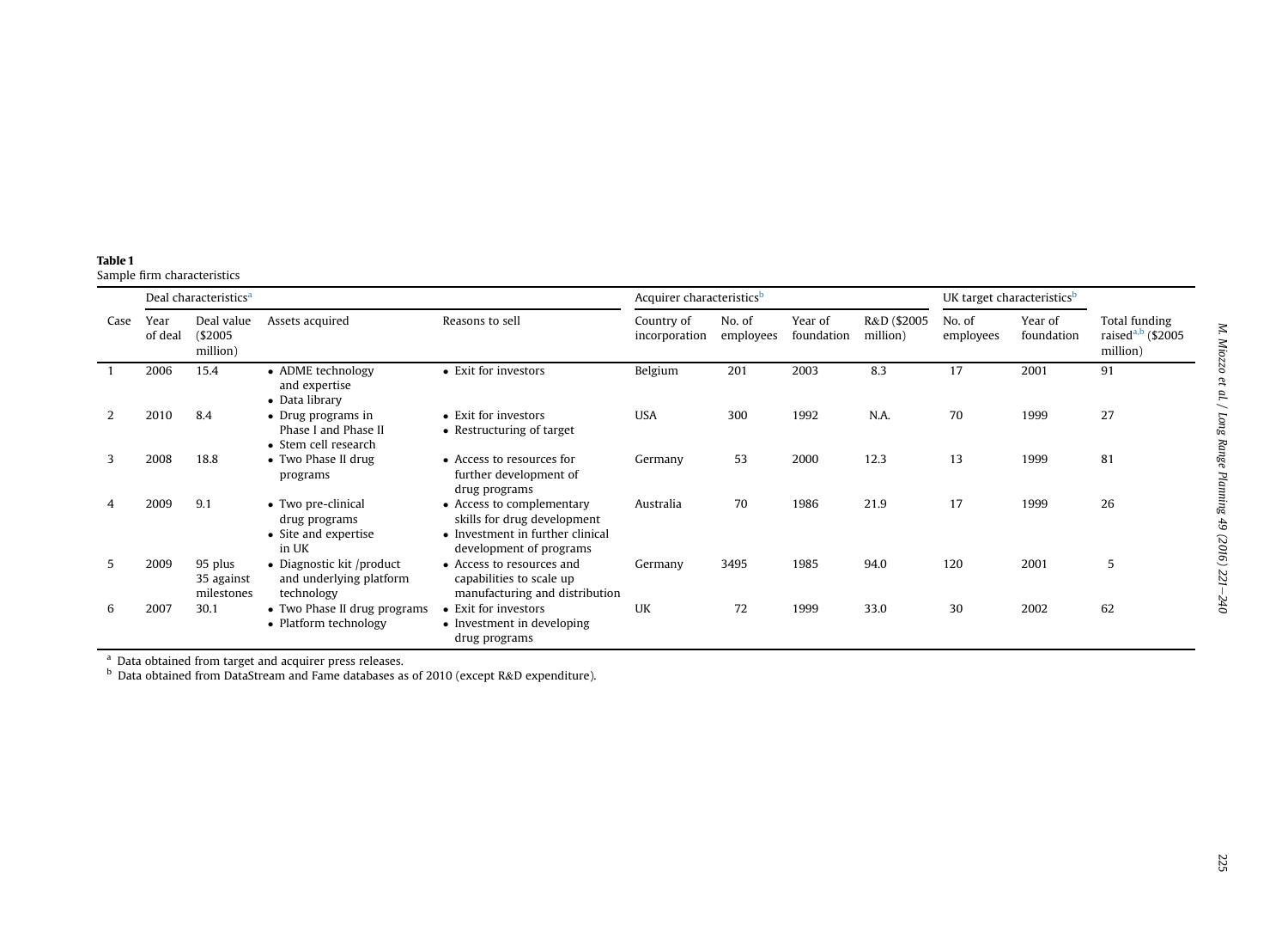acquisition, added to our sample for theoretical replication ([Yin, 2003\)](#page-18-0) to compare and contrast the findings with the crossborder acquisition. In all of the cases, the acquisitions were technologically motivated. The general aims among the target firms varied. Four out of the six target firms were motivated by sustaining their growth and gaining access to resources. The other two target firms had later-stage products with disappointing trials and faced difficulties raising finance. [Table 1](#page-4-0) provides an overview of the characteristics of the selected cases.

### Data collection

We collected all the data between 2006 and 2013, using a window of two years before and after the acquisition date. The time window of two years prior and post acquisition allowed us to make accurate judgments about the target firm's pre- and post-acquisition state. The combined use of three data collection mechanisms (semi-structured interviews, archival data, and patent data) created a rich understanding of the subject matter. We held in-depth interviews with the founders and/or main scientists on the premises of the target and acquirer firms. Interviews with senior management of both the target and the buyer were conducted, providing dyad relationships in the sample. In each case, we identified the informants that had been actively involved in the deal, and in the knowledge transfer process post-acquisition. Table 2 lists the interviews held with target firms and buyer firms. The interviews lasted between two and three hours, allowing the authors to see how knowledge-base combinations emerged as important determinants in science-based M&As, and to explain what happens to the technological assets of science-based target firms.

In the initial interview protocol, we asked questions about 1) the nature of the business, products and technology and collaborations pre-acquisition; 2) the events leading to the acquisition; 3) knowledge transfer between target and buyers; and 4) changes in the nature of the business, products and technology and collaborations post-acquisition. Following the constant comparative method ([Strauss and Corbin, 1990\)](#page-18-0), over time we adjusted the interview protocol to refine the theoretical perspective, by asking questions on the technology of the target and acquirer, and on the discovery and development capabilities of the dyad firms.

All interviews were recorded, transcribed and organized into a digital database. When salient issues emerged around some of the emergent concepts, such as particular contradictory information between interviewee and patent data, we questioned the respondents about these issues in follow-up interviews.

We also consulted archival data in order to triangulate and verify information gathered from informants. We used the firms' web sites and press releases to gather factual information about the M&A transaction, as well as other pertinent information  $-$  e.g., on partnerships, licensing or products, preceding and succeeding the M&A. We also used publicly available databases, such as Datastream and Fame, to gather and verify facts about various firm characteristics  $-$  e.g., number of employees, R&D budget.

Finally, in order to construct proxies for the technological knowledge of the acquiring and acquired firms, we collected data on patented inventions, technology classes and categories, assignee names and inventor identity for the target and acquirer firms from Thomson's Delphion database. Because our sample of acquirers originates from different countries, and because the biopharmaceutical industry is a global industry, we use data on international patent applications to the World Intellectual Property Office (WIPO). In this way, we try to deal with the well-documented differences across countries in economic costs and benefits of patents because of judicial, geographical and cultural factors (e.g., [De Rassenfosse et al., 2013;](#page-17-0) [Desrochers, 1998; Pavitt, 1988](#page-17-0)). Indeed, it has been suggested that there is a growing number of patent applications via the Patent Cooperation Treaty (PCT) route (for evidence from Canada during the period 1990-2008, see [Nikzad, 2011\)](#page-18-0). When international patent protection is sought, making a single initial patent application to WIPO under the PCT  $-$  which allows applying for patent protection in a maximum of 145 nations  $-$  is advantageous compared with filing multiple national applications simultaneously under the Paris Convention (see [World Intellectual Property Of](#page-18-0)fice (WIPO), 2012). In particular, filing a PCT application is a simpler process. By having to deal with a single office, it requires the applicant to comply with a single set of formal requirements, and it reduces costs related to international patent protection (e.g., legal and translation costs and national patent office fees). Using WIPO patent data for our sample firms allows us to control for the "home bias", which arises because applicants tend to file more patents in their home country patent office than in foreign patent offices [\(De](#page-17-0)

| Table 2                                |  |
|----------------------------------------|--|
| Interviews with target and buyer firms |  |

|      | Target firm interviews |                                          | Acquirer firm interviews |                             |  |
|------|------------------------|------------------------------------------|--------------------------|-----------------------------|--|
| Case | No. of interviews      | Position of interviewees                 | No. of interviews        | Position of interviewee     |  |
|      |                        | SVP Drug Discovery, CFO and Team Manager |                          | SVP Corporate Development   |  |
|      |                        | Founder and CSO                          |                          | SVP R&D                     |  |
|      |                        | CSO                                      |                          | Founder and CEO             |  |
|      |                        | CSO                                      |                          | VP Research                 |  |
|      |                        | Founder and CSO                          |                          | Head of Integration and CSO |  |
|      |                        | CSO and Founder/executive director       |                          | SVP Commercial Development  |  |

Note: CEO: Chief Executive Officer; CSO: Chief Scientific Officer; CFO: Chief Financial Officer; SVP: Senior Vice President; VP: Vice President; R&D: Research and Development.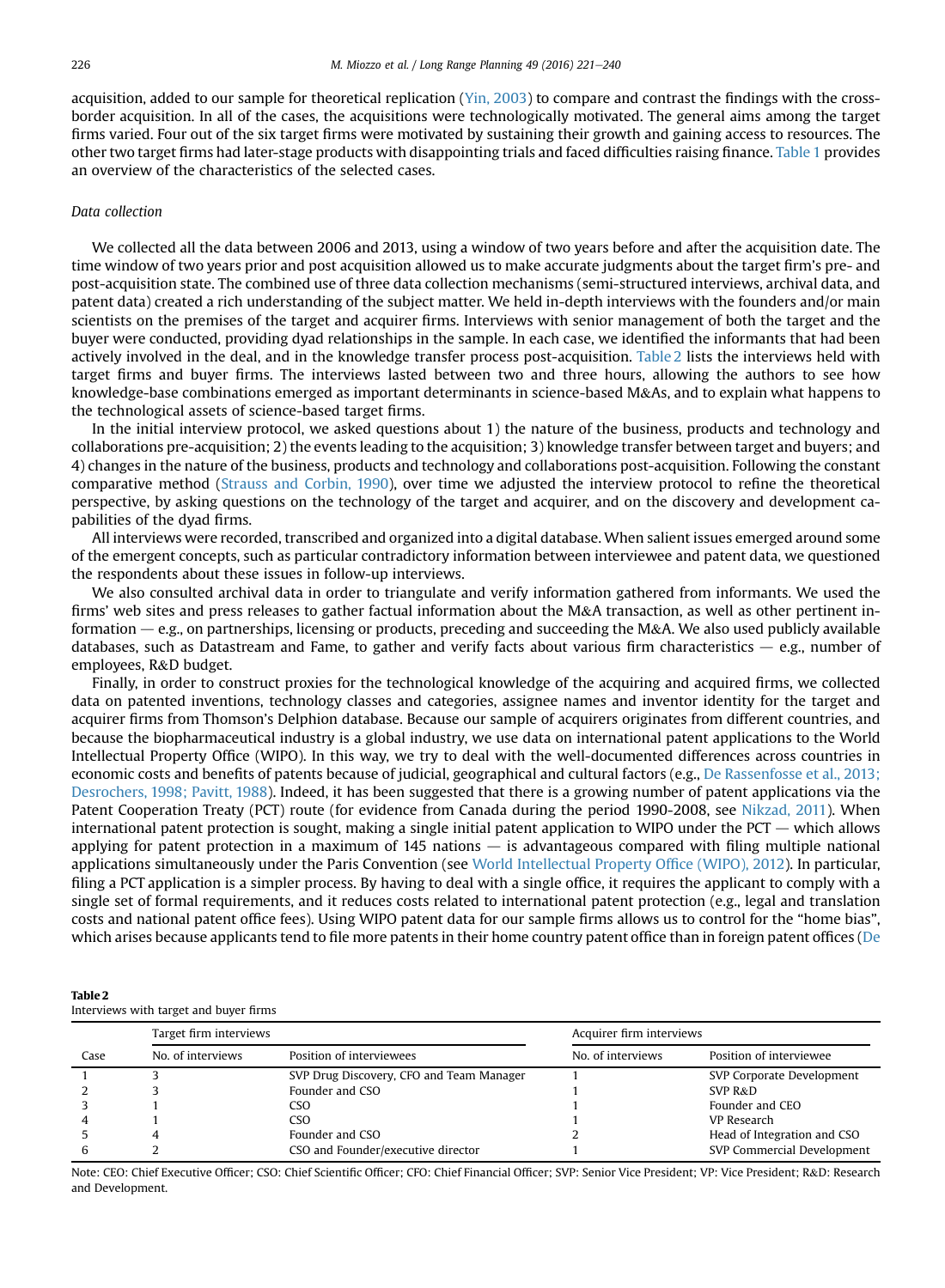[Rassenfosse et al., 2013; OECD, 2004; Picci, 2010\)](#page-17-0). There is also evidence that the PCT route is associated with higher value patents ([Van Zeebroeck and Van Pottelsberghe de la Potterie, 2011](#page-18-0)). Not surprisingly, given the prominence of the U.S. market in biopharmaceuticals, all 259 international patent applications made by our sample target and acquiring firms identified the U.S.A. as one of the many designated nations for patent protection.<sup>1</sup> Moreover, in order to account for the long time period between the time of an invention and the granting of a patent, we consider WIPO patent applications by the original priority  $\frac{1}{2}$ 

We refined our preliminary findings through discussions with practitioners at three workshops, organized jointly with the University of Manchester Incubator Company, Babraham Bioscience Technologies and One Nucleus (East England biotechnology industry association), and Oxford Biotechnology Network. We also discussed findings with policymakers, including representatives of the Department for Business, Innovation and Skills (UK), and UK Trade & Investment.

## Data analysis

In inductive research, close adherence to the empirical data and their analysis by means of prior and emerging theoretical constructs guides a disciplined reasoning toward the development of conceptual insights [\(Eisenhardt and Graebner, 2007](#page-17-0)). From analyzing the field data, we identified the interrelated concepts that unfolded during the acquisitions of science-based firms. Our inductive work went hand-in-hand with our data coding in a manner that let us identify the main determinants. However, in order to ground the "intellectual leap" in the data, we considered in turn alternative explanations ([Rerup and](#page-18-0) [Feldman, 2011\)](#page-18-0). These alternative explanations included the importance of local research collaborations of the acquired firms, the previous collaborations between the target and acquirer, and the efforts of knowledge exchange and organizational integration between the target and acquirer. We constantly compared data and analysis, identifying emergent concepts and comparing them with the relevant literature ([Suddaby, 2006\)](#page-18-0). We used cross-case comparative tabular displays to unscramble our empirical findings, and cluster and process our data ([Miles and Huberman, 1994\)](#page-18-0).

As we iterated between data and emerging logic, we gradually built a more refined characterization of the constructs for analysis. It became clear that we needed to examine the similarity/complementarity of the technology, as well as the similarity/complementarity of discovery and development capabilities, which in the case of science-based firms strongly reflects their knowledge base. Science-based firms are continuously integrating a variety of activities rooted in many technology and scientific domains along an emergent technological trajectory ([Dosi, 1982](#page-17-0)). Thus, we developed the construct of technology similarity/complementarity to express whether the technological problem-solving of target and acquirer firms focused on the same or different narrowly defined areas of knowledge within a broader area of knowledge that they shared. This first construct was developed through examining case study data. All cases were technology-motivated mergers, and we asked senior managers to explain the technology of the acquirer and target, and how and why technological problem-solving was similar or complementary between acquirer and target. We also followed [Makri et al. \(2010\)](#page-17-0) to construct measures of technology similarity/complementarity based on patent data of the acquirer and target firm. Technology similarity is calculated as the number of patents applied for by the acquirer  $(A)$  and the target  $(T)$  that are in the same patent class, multiplied by the total number of patents the acquirer has in all common classes divided by total acquirer patents. Hence, technology similarity is given by:

|                            | Total acquirer patents |
|----------------------------|------------------------|
| Overlap all patent classes | in common classes      |
| Total patents A&T          | Total acquirer patents |

Technology complementarity is calculated using the number of patents in the same category but in different patent classes, and given by:

Overlap all patent categories Total patents A&T Overlap all patent classes Total patents A&T  $\times$  Total acquirer patents in common categories)<br>Total acquirer patents

The measures of technology similarity and complementarity are weighted by the importance of each patent class for the acquirer, in order to account for the fact that large firms tend to patent in various patent classes.<sup>3</sup> Similar to previous work

<sup>&</sup>lt;sup>1</sup> The WIPO receives a single patent application and is responsible for searching prior art and expressing an opinion regarding the patentability of the invention. However, the ultimate responsibility of a patent grant lies with the designated national patent offices.

<sup>2</sup> The priority date is the first date of filing of a patent application, anywhere in the world, to protect an invention.

 $3$  Patent categories and classes are defined using the hierarchical structure of the International Patent Classification (IPC) system. For example, a broad patent category of inventions related to "Heterocyclic compounds", which is coded as C07D, consists of several more detailed classes, such as "Heterocyclic compounds containing hydrogenated pyridine rings" which is coded as C07D 211.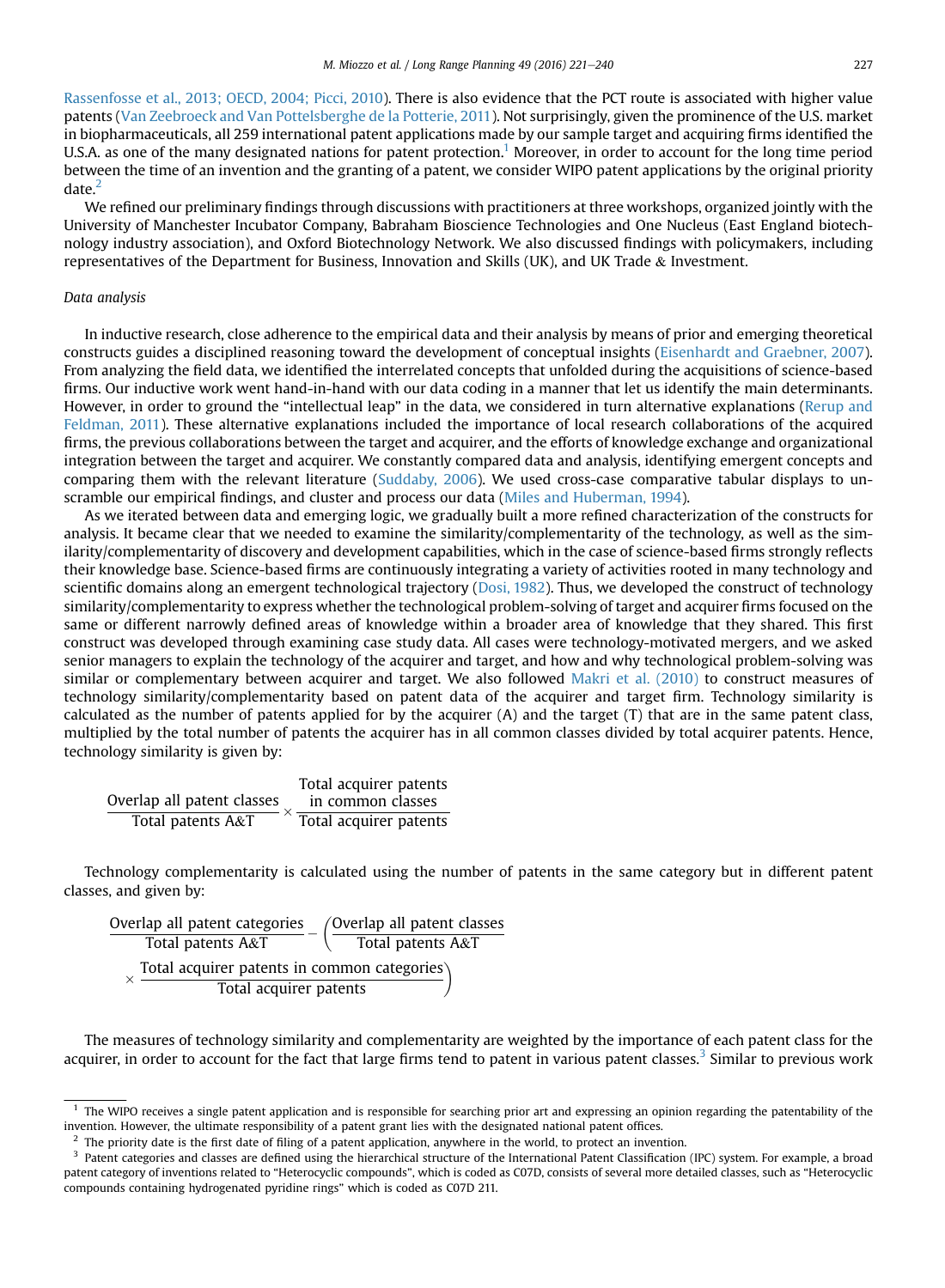(e.g., [Ahuja and Katila, 2001; Cloodt et al., 2006\)](#page-16-0), we assess the similarity/complementarity of the technology of the acquirer and target firms over the five-year period prior to the deal date. However, the well-documented general and biotechnologyspecific weaknesses in the use of patents as proxies for technological knowledge lead us to question the extent to which patent data can accurately reflect biopharmaceutical firms' knowledge bases.<sup>4</sup> The indices developed from patent data were compared with a careful case-by-case examination of data from the in-depth interviews. A follow-up interview was made to clarify any discrepancy between patent and interview data regarding similarity and complementarity of the technology.

A second construct that emerged inductively from our study is the similarity/complementarity of the discovery and development capabilities between the firms. From the interviews, the nature of firms' capabilities emerged as key features of acquisition and reorganization decisions. Evolutionary theories of the firm [\(Nelson, 1991; Nelson and Winter, 1982;](#page-18-0) [Winter, 1990](#page-18-0)), of which the capabilities perspective of the firm is one manifestation [\(Richardson, 1972; Teece et al.,](#page-18-0) [1997](#page-18-0)), argue that firms are repositories of organizational knowledge. The competitive advantage of firms rests on the development and advancement of organizational capabilities and routines that are tacit, unique and difficult to imitate. Routines, which depend on individual skills, are the "building blocks" of organizational capabilities [\(Dosi et al., 2000;](#page-17-0) [Nelson and Winter, 1982; Zollo and Winter, 2002\)](#page-17-0), and apply to most operational and strategic activities; they store important coordinating information and organizational experience in a form that firms can transfer to new situations [\(Cohen and Bacdayan, 1994; Pentland and Feldman, 2005\)](#page-16-0). Organizational capabilities are collections of routines characterized by firm-level outcomes, and they are identified with the knowledge that a firm possesses, so that it performs its activities reliably or "solves" its problems and extends its actions [\(Dosi et al., 2000\)](#page-17-0). These capabilities enable the firm to provide the existing products or services, or develop new products or services. Within a science-based firm, the firm's "problem" is the purposeful search activity for new scientific products (such as drugs), and the identification and linking of technological options and market opportunities. In science-based environments, firms' capabilities depend heavily on their R&D resources. Coordination between R&D and other functions, and often with suppliers or partners, is needed to identify and link options and opportunities. Several of these capabilities are hard-to-imitate because they are embedded in firms' processes and historically bounded. Each R&D project is unique and demands an iterative process of activity integration for drug development; e.g., pre-clinical and clinical trials, regulatory approval and the final market launch, all of which are highly interdependent. Despite the growing use of bioinformatics and computer-aided discovery, this process still has a strong tacit dimension ([Pisano, 2006\)](#page-18-0) and, unlike many high-tech sectors, proximity to universities and industry clusters matters for access to this cognitive tacit knowledge embedded in individuals ([Balconi et al., 2007; Liebeskind et al.,](#page-16-0) [1996\)](#page-16-0).

From our data, we derived a list of the relevant discovery and development capabilities in the firms under study. These included organizational and managerial capabilities (including but not exclusively related to R&D) that support and complement new product and process technologies emerging from R&D [\(Teece et al., 1997\)](#page-18-0). There are many challenges in conceptualizing routines or capabilities because of their distributed nature. The performance and interpretation of these routines or capabilities occur at different levels of the organization, with different participants performing different activities and having different understandings of them. Recognizing these limitations, we asked the interviewees to describe the organizational and managerial capabilities of the target and acquirer firms in these areas prior to the acquisition. The key firm capabilities that emerged were: ability to do clinical trials; safety and efficacy testing; management of regulatory authorities; ability to provide services to clients; to manage ties to customers or partners; and capacity for manufacturing.

We explored how and why these constructs led to further research and/or development investment in the technological assets of the acquired firm in the host country after acquisition, and focused on three aspects of this investment: preservation of the target business unit; retention or redundancy of scientists and other technical staff; and investment in development of acquired drug programs or in facilities or capital equipment of the target firm. We combined data from open-ended and closed questions in interviews on the extent to which the target firms' patent assignees (whose names have been identified from patent data) were retained post-acquisition, and on the percentage of the R&D budget of the combined entity invested in the target's projects. We focused on innovation inputs rather than intermediate (e.g., patents) or final (e.g., new drugs) outputs, given the length of time and the uncertainty involved in product development.

#### Findings

Here we present the case study data on the three main constructs that we develop: i) technology similarity/complementarity; ii) similarity/complementarity of the discovery and development capabilities; and iii) investment in the acquired firms' technological assets post-acquisition.

<sup>4</sup> There can be several weaknesses of patent-based metrics. First, a patent is one form of protection of innovation but much of a firm's technical knowledge may remain unpatentable; it can be seen as an intermediate output resulting from inputs of resources into R&D; and there are differences in patents between countries and sectors in the importance of patents and variation in the technological and economic value embodied in individual patent ([Basberg, 1987; Griliches, 1990; Pavitt, 1985; Piscitello, 2004\)](#page-16-0). Second, it has been shown that there is imprecision from patent-based relatedness measures when applied outside the most frequently patenting firms ([Benner and Waldfogel, 2008](#page-16-0)). Third, there are additional considerations that apply to patents in the biotechnology sector in particular (see [Mazzoleni and Nelson, 1998; Ko, 1992\)](#page-18-0).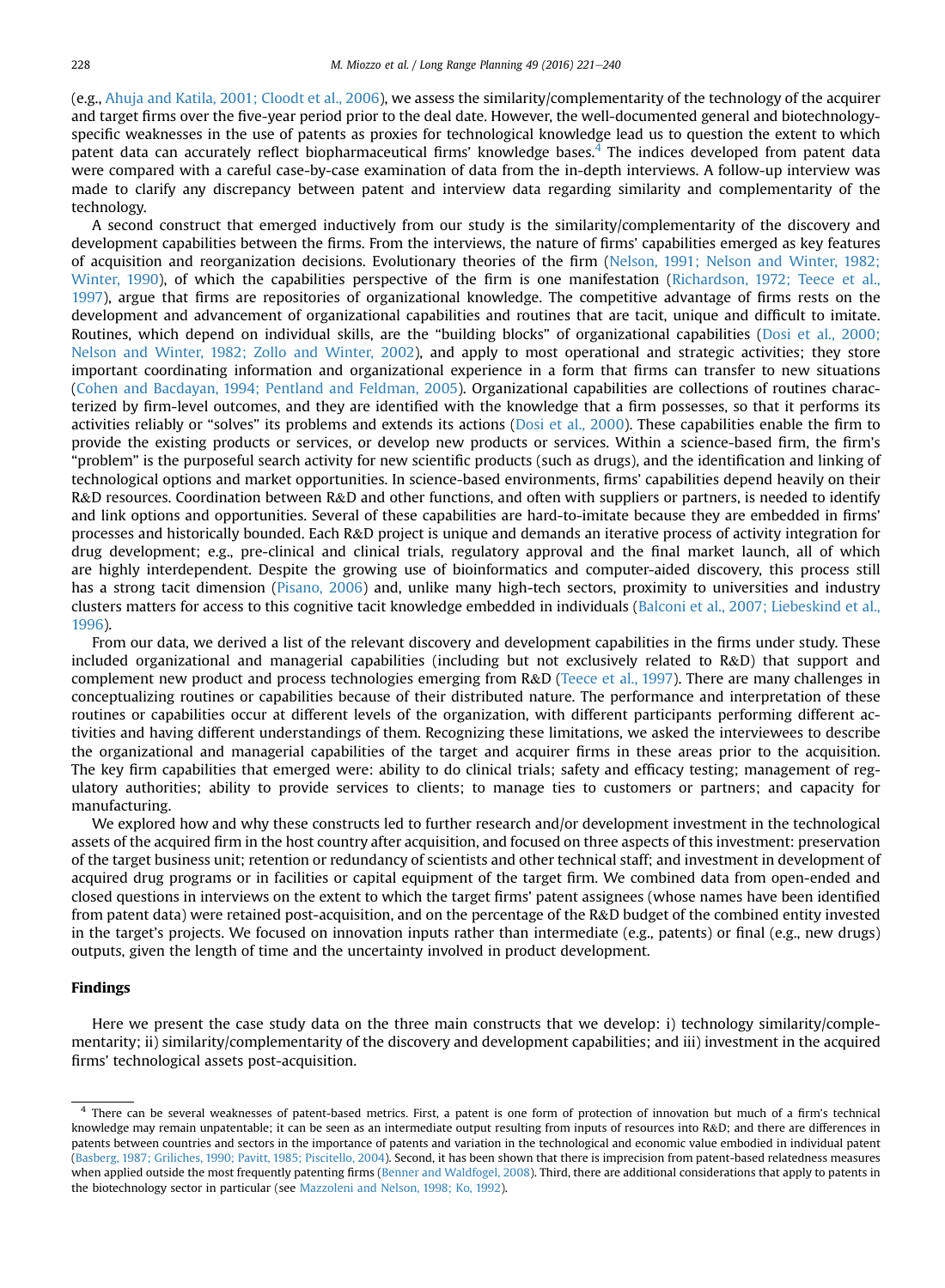#### <span id="page-8-0"></span>Table 3

Technology and capabilities similarity and complementarity (interview evidence)

| Case         | Technology                                                              | Discovery and development capabilities                                        |
|--------------|-------------------------------------------------------------------------|-------------------------------------------------------------------------------|
| $\mathbf{1}$ | Similar                                                                 | Complementary                                                                 |
|              | Acquirer and target both involved in services but target had            | Target's safety and efficacy testing filled gap in acquirer's services        |
|              | developed ADME services                                                 | offering                                                                      |
| 2            | Similar                                                                 | Similar                                                                       |
|              | Acquirer and target both involved in cellular therapies of wound        | Similar capabilities of target and acquirer in drug development               |
|              | care, technology used to produce cell component similar,                | (preclinical and clinical R&D, regulatory processes, small-scale              |
|              | technology to produce delivery of drug different                        | manufacturing and regulatory experience)                                      |
| 3            | Complementary                                                           | Similar                                                                       |
|              | Different technologies: target's field pain/sedation, acquirer's field  | Similar competences of target and acquirer (management of preclinical         |
|              | stroke, but complementary in that both involved in intravenous,         | and clinical trials, safety and efficacy testing, quality control) but target |
|              | acute, hospital drugs                                                   | "ran in lighter mode"                                                         |
| 4            | Complementary                                                           | Complementary                                                                 |
|              | Different technologies: target's field antibacterials, acquirer's field | Through acquisition, target gained access to complementary assets             |
|              | antivirals, but complementary in that both involved in anti-infective   | (including toxicology, chemistry and biology of buyer) to do in-house         |
|              | drugs                                                                   | clinical testing and acquirer gained access to relations of target to         |
|              |                                                                         | research sponsor                                                              |
| 5            | Similar                                                                 | Complementary                                                                 |
|              | Technological platforms were similar, similar methods for doing         | Through acquisition, acquirer gained access to target's collaborations        |
|              | molecular biology                                                       | with large pharmaceutical firm and expertise with European and US             |
|              |                                                                         | regulation and target gained capabilities to scale up                         |
| 6            | Similar                                                                 | Similar                                                                       |
|              | Target and acquirer used same delivery system but for vaccines for      | Firms had similar capabilities in drug development (safety and efficacy       |
|              | different types of cancer                                               | testing and clinical trials)                                                  |

#### Technology similarity/complementarity

From our analysis of the data, it emerged that Cases 1, 2, 5 and 6 involved technology similarity between target and acquirer. In Case 1, the target firm expanded from platform services to drug product discovery and development, and ADME (absorption, distribution, metabolism and excretion) testing of molecules. Following funding difficulties, the target firm rationalized its focus to services only, and was thereafter acquired by the buyer, a larger international biopharmaceutical firm offering a comprehensive suite of discovery products and services. We concentrated on the target firm's ADME services which were similar to the buyer's technological knowledge but filled a gap in the services offered by the acquirer, which had a fullservice subsidiary based in the UK (the other part of the target was rationalized and divested). The patent analysis supported our conclusion and showed a technological similarity index of 0.73, much higher than the complementarity index of 0.13. (Tables 3 and 4 summarize the results from the interviews and the patent analysis respectively).

At its founding in 1999, the target firm in Case 2 licensed technology (compounds) from UK universities, and spent ten years developing drug programs in skin repair and regeneration, including wound care and hair regeneration, their lead program completing Phase II clinical trials. After disappointing results from Phase III clinical trials of their lead program, the board of directors decided to sell the firm. The target was unsuccessful in selling the firm as a whole, and sold the different technological assets to various biotechnology and large pharmaceutical firms for a fraction of their value. Three of the lead programs were sold to two separate biotechnology firms (acquirers were avoiding "misfits": see [Anokhin et al., 2011\)](#page-16-0). A subsidiary business of the target focused on stem cell research was sold to a large pharmaceutical firm, and the last drug development program in early stage was taken over by the target's founder. We focused on the acquisition of the two lead drug programs in wound care sold to a biotechnology firm. From the interview data, we saw a high level of technological similarity between the acquirer and the target firm. The chief scientific officer and founder of the target firm explained that the acquirer was "already experienced in cellular therapies and there aren't many companies in the world that are in cellular therapies of wound care so they were one of maybe four or five companies that could have possibly purchased this and pursued it." Patent data showed no similarity or complementarity in this case. This finding reflects not only the very few

| Table 4                                             |  |
|-----------------------------------------------------|--|
| Technology similarity and complementarity (patents) |  |

| Case | Acquirer patents (5 years) | Target patents (5 years) | Technology similarity | Technology complementarity |
|------|----------------------------|--------------------------|-----------------------|----------------------------|
|      | 58                         | 24                       | 0.73                  | 0.13                       |
|      |                            |                          | 0.00                  | 0.00                       |
|      |                            |                          | 0.00                  | 0.90                       |
|      |                            |                          | 0.49                  | 0.27                       |
|      | 119                        |                          | 0.11                  | 0.23                       |
|      | 19                         |                          | 0.74                  | 0.13                       |
|      |                            |                          |                       |                            |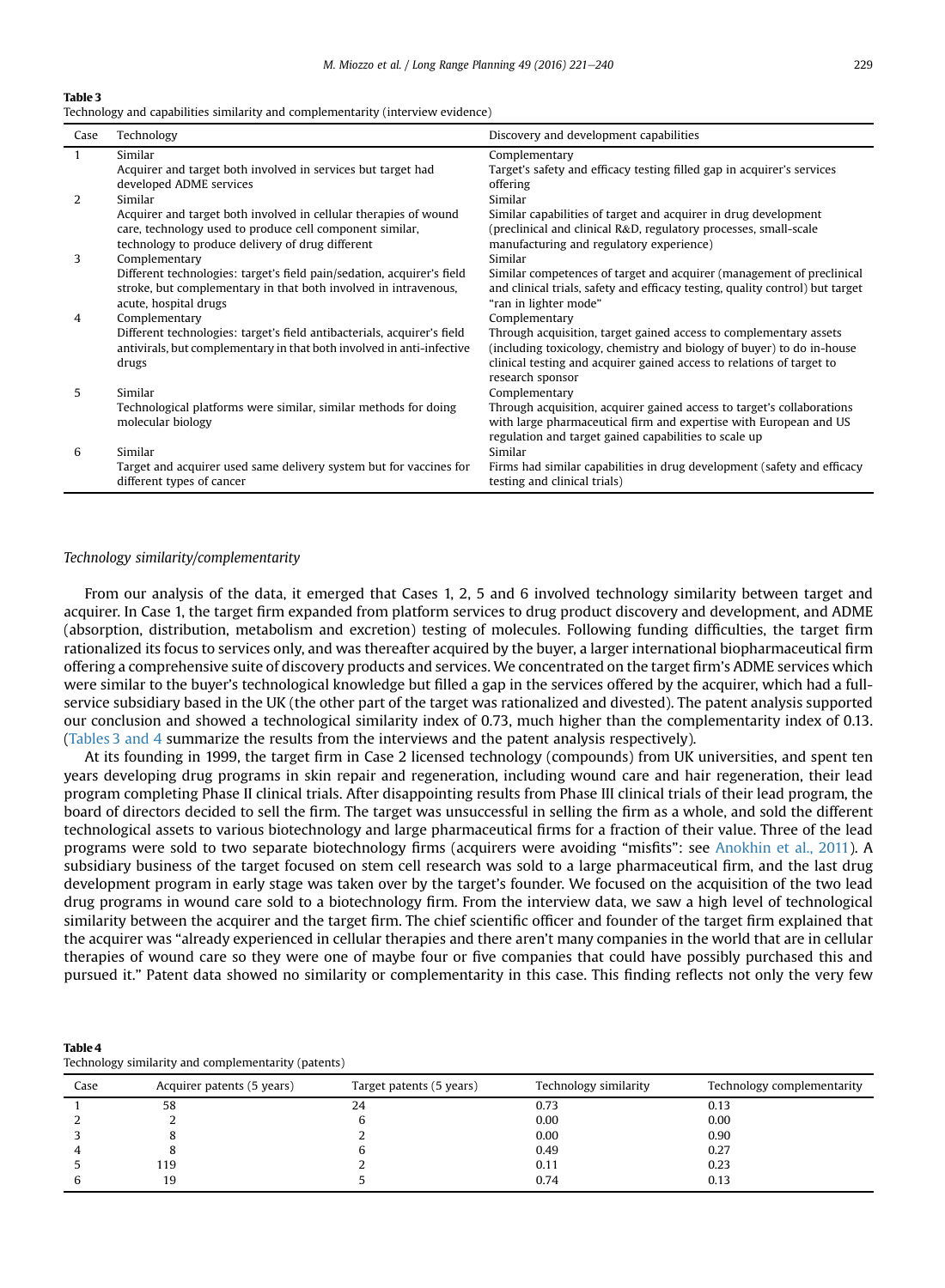patents of the buyer, but also the concentration of the two firms in different technology classes — at least in regards to the knowledge included in patent application records.

In Case 5, the target firm developed a diagnostic kit by collaborating with a large pharmaceutical firm. The diagnostic kit was used to determine the effectiveness of drug therapies for cancer, and the target firm had first-mover advantage because its product became a regulated diagnostic. The target firm, however, could not expand rapidly enough to keep up with the demand for their product, and entered into a distribution and marketing collaboration with another large pharmaceutical firm. At this time, the target firm was approached and acquired by another medium-sized diagnostic firm producing molecular biology tools, with a diagnostic division (excelling at HPV testing) with similar methods for doing molecular biology. It had developed a product that competed in the same market as the target's, but was considered to be harder to use and less sensitive than the target's product. In this instance, the patent indices of similarity and complementarity were rather close to each other and did not square well with the interview evidence. We brought this to the attention of our interviewee. When asked about this discrepancy, the representative of the acquirer argued that, although the two patents of the target were potentially valuable, they referred to the target's technology platform and not the diagnostic product, which was not patented. Furthermore, the patents reflected technology that had not been researched further, and were a somewhat poor representation of the overall knowledge base of the target firm. The technology object of our analysis was hard to patent but also hard to copy. In the words of the target firm's chief scientific officer, the technology implied "experience running through processes, being familiar with the technology, having the expertise of how to document, perform the work, put everything down so that the FDA [U.S. Food and Administration] can be happy with how everything has been documented".

In Case 6, at the time of the acquisition, the target firm was developing three vaccines: one for use in melanoma, one for hepatitis B, and one for HIV. The first two programs had passed through Phase I and Phase II clinical trials, but there was limited interest in these potential drug products from large pharmaceutical firms, and, faced with increasing development costs, the target firm decided to enter a trade sale. The acquiring firm was developing a cancer vaccine based on a protein called 5T4 and found primarily on cancer cells, all except melanoma. By acquiring the target's melanoma vaccine, the acquirer broadened its pipeline in a wider variety of cancer vaccines. Representatives of both the target and the acquirer explained that the products were based on very similar underlying technology. The target firm explained that the viral vector in both technologies underlying the products was MVA, and that "[the technology] was not exactly the same thing but it is the same material. They knew how to make MVA." A further indication of the technological similarity of target and buyer was that, prior to the acquisition, there was a patent dispute regarding the target's platform technology. When the target filed for the patent, the acquirer, along with five other firms, opposed the patent, claiming it was invalid due to prior art. The patent was upheld but those five firms appealed, and between the opposition hearing and the appeal, the acquiring firm acquired the target. The acquiring firm was able to maintain the patent claims. Patent analysis supported this classification and showed a technological similarity index of 0.74, much higher than the complementarity index of 0.13.

Cases 3 and 4 were cases of technological complementarity. In Case 3, at the time of the acquisition, the target firm had three clinical development programs in the central nervous system field and focused on sedatives; e.g., post-operative pain and chronic pain. The acquiring firm had a lead program on stroke that had just failed Phase III clinical trials, and, as a public company, attracted negative press and reduced the firm's market value. The acquirer was therefore interested in acquiring drug programs "for example in central nervous system or thromboses" that could be further developed without a lot of risk. The technology complementarity was acknowledged by both the target and acquirer firms. The former chief scientific officer of the target firm explained the complementarity in these terms: "There is some similarity, they are hospital products, intravenous and acute… [and] they were central nervous system. [But] stroke [therapeutic area of the acquirer] and pain and sedation [therapeutic areas of the target] are quite different areas." Thus, technology problem-solving was focused on different but complementary therapeutic fields, as the eventual drug products would be developed and then marketed, and administered, similarly (through hospitals, and intravenously). Patent analysis supported this classification and showed a technological complementarity index of 0.90, much higher than the zero similarity index.

In Case 4, at the time of the acquisition, the target firm had two early stage drug programs in antibacterials. The acquiring firm was specialized in antivirals. As in Case 3, where the common factor was the central nervous system, the common factor in Case 4 was anti-infective drugs. Again, as in Case 3, the specific therapeutic focus within the common field was quite different. The target firm characterized the complementarity as: "We haven't really explored too much about their anti-viral discovery in the same way that most of our virologists haven't had much experience in anti-bacterials." By acquiring the target firm, the acquirer broadened their pipeline in anti-infective drugs. However, the patent analysis did not correspond with the evidence from the interview data. The patent analysis showed a higher index of technology similarity compared with the complementarity index. When asked about the discrepancy with the patent analysis, the chief scientific officer of the target firm justified the technological complementarity: "the compounds that are patented may be the same but they are put together differently for different uses".

#### Discovery and development capabilities similarity/complementarity

From our case study evidence, it emerged that, in Cases 2, 3 and 6, there was a similarity of capabilities between target and acquirer (see [Table 3\)](#page-8-0). In Case 2, the firms were developing drug products and were specialized in the field of regenerative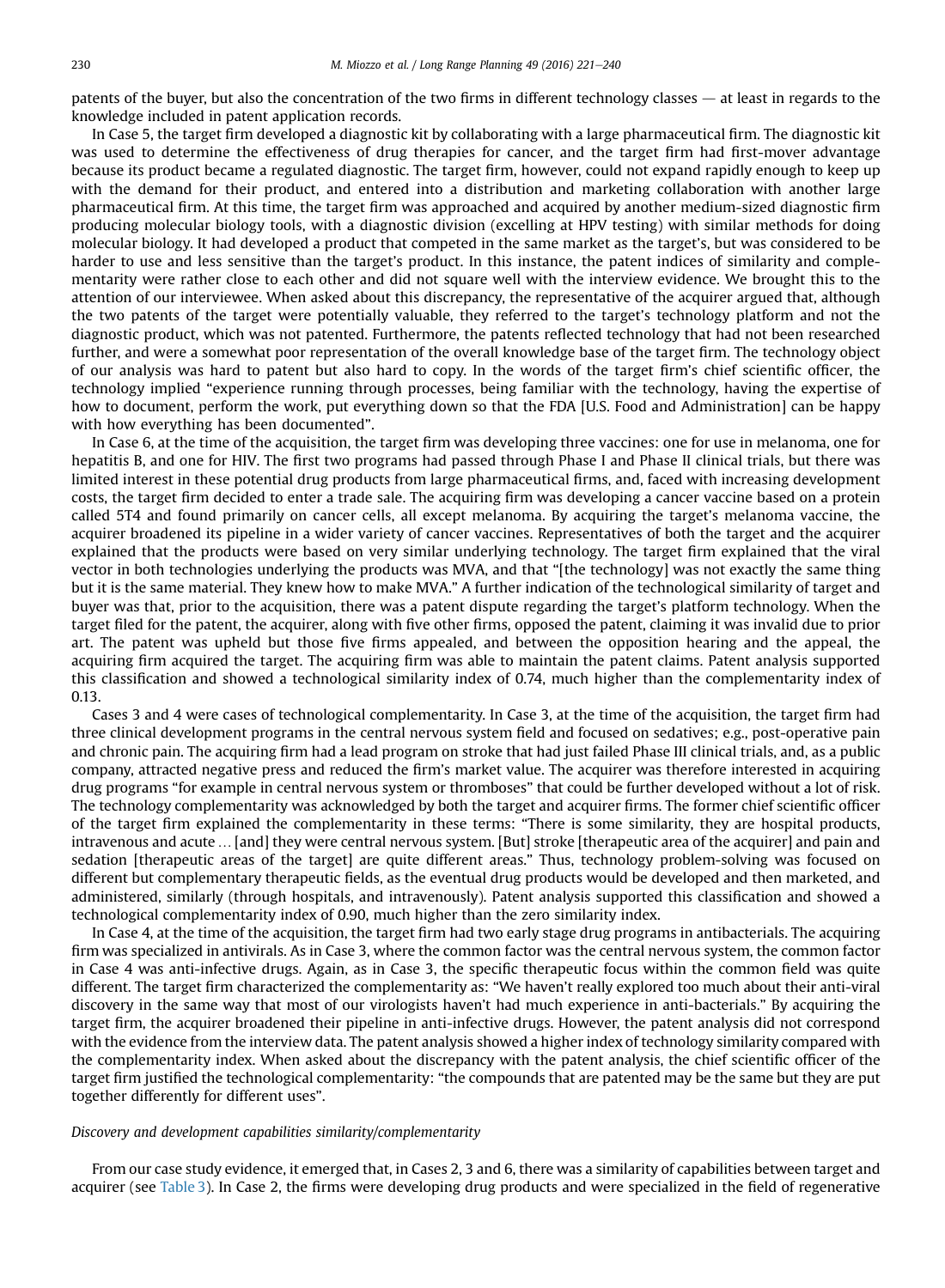medicine in wound care and had similar capabilities in drug development. Both the target firm, having developed drug candidates from preclinical to Phase III clinical trials, and the acquiring firm, having developed and launched drug products on the market, had drug development capabilities in preclinical R&D, clinical R&D, small-scale manufacturing for clinical trials, and experience with regulatory procedures. Additionally, since the acquirer had already marketed products, it had developed substantial sales and marketing capabilities.

In Case 3, the target and acquirer firms were developing drugs in the central nervous system area. Both firms prior to the acquisition were carrying out activities related to producing drug products, namely the management of preclinical and clinical trials, safety and efficacy testing, and quality control. However, the acquirer was operating on a larger scale than the target: "what they had is something similar to what we had but we ran in an extremely light fashion, an under-resourced fashion." Furthermore, the target firm explained the similarity of their activities: "The [acquirer's] clinical development expertise is very good…but it is not bad here. There isn't any particular thing that they do that we couldn't get somewhere else or that we didn't do beforehand. There is a lot of commonality in the type of work we do." However, some of the capabilities of the target firm were superior, such as preclinical R&D and quality management, which became the company standard postacquisition. Also, personnel in the target firm had more experience collaborating with large pharmaceutical firms than those of the acquirer. The acquirer had superior capabilities in clinical development, and experience with regulatory procedures.

Also, in Case 6, both firms had capabilities in drug development, e.g., safety and efficacy testing and clinical trials. The founder of the target firm explained that, "how it works is in the public domain. We can make the stuff ... anyone can do that" but he further explained that owning the intellectual property and being able to defend it was the "real value". The acquiring firm substantiated this claim by saying they had all the in-house expertise and skills because they were developing a very similar product, and that they "already knew what to do with it", as proof of having the required (and similar) capabilities.

In contrast, Cases 1, 4 and 5 showed evidence of complementarity of capabilities between target and acquirer. In Case 1, the target firm offered services based on two different technologies: one based on proprietary technology (computer-based drug discovery), the other based on generic technology to determine proper dosing (safety and efficacy testing). The acquiring firm acquired both technologies, but was primarily interested in the safety and efficacy testing in order to extend its service offering to its customers, and has since divested the computer-based drug discovery service. The acquisition extended the scope of their services, as the service that was acquired required specialist knowledge the acquirer did not have. The target firm described their safety and efficacy testing service as having "specialists in knowing when something is going to get into the bloodstream and then when it's in the bloodstream how quickly it's removed." This type of testing is generally required for FDA approval of drugs, and the acquirer was "relatively weak" in this service area. And, although the customers of this safety and efficacy testing service tend to be regional (80% of the target's customers), the acquirer had successfully gained new service sales from its existing customer base that had begun to use the safety and efficacy testing service.

In Case 4, both firms were developing drug products (one in antivirals, the other in antibacterials), and both firms had been carrying out activities related to drug development. However, the target firm had less experience with larger-scale clinical trials, as its products were still in the preclinical development stage. The acquirer had drug products in Phase II clinical trials and had a much larger organization with in-house chemists. The target firm described the acquirer and target as having "quite a high degree of common language and processes." He explained further that this was "partially due to a fairly large proportion of their scientists coming from the UK and having a shared approach." The two firms made an effort to integrate their businesses without disturbing their capabilities: "They [the acquirer] are quite different in the therapeutic areas in processes and assays… making sure that we use similar platforms for ourselves so, for instance, if we have the same assay, we should call it the same name." The acquirer contributed with project management systems, and there was an important effort to harmonize assays and other processes including occupational health and safety systems. With the acquisition, the target acquired access to internal toxicology, chemistry, biology, clinical development, and business development. The target contributed with both technology and market knowledge in developing products in a new therapeutic area with significant funding from the Wellcome Trust: "I think there is an added value to having people focused on the area, like I've been doing in this area for about fifteen years and so you have to understand the market, you've seen results, you've seen people make mistakes so you don't need to make them again in this area. It is that kind of developed experience I think that is harder to put down."

Lastly, in Case 5, the target and acquirer firms produced diagnostic products, and the acquirer bought the target firm in order to expand into a new market of companion diagnostics (diagnostic products used in conjunction with prescribing new drugs). The acquirer contributed with more standardized processes related to harmonization of product development, regulatory approval and quality control, and more supporting functions, such as marketing and sales, and general human resource management. The increasing market demand for the target's diagnostic product required rapid expansion to meet U.S. FDA requirements that was very difficult for the target firm to manage prior to the acquisition. The target firm acknowledged that there were gaps: "nobody grows at that rate without leaving some holes." The expertise and knowledge from the acquirer firm  $-$  in regards to first the European regulation, and later the FDA processes  $-$  were crucial to scale up the target's manufacturing operations. The acquirer realized it had been less successful than the target in this market, and intended to keep the target's local facility as a "center of excellence". The acquirer also realized that a large portion of the value of the acquired technological assets resided in the relationships the target's top management had with large pharmaceutical firms, and their ability to enter funded R&D collaborations with these firms. The acquirer acknowledged this by stating that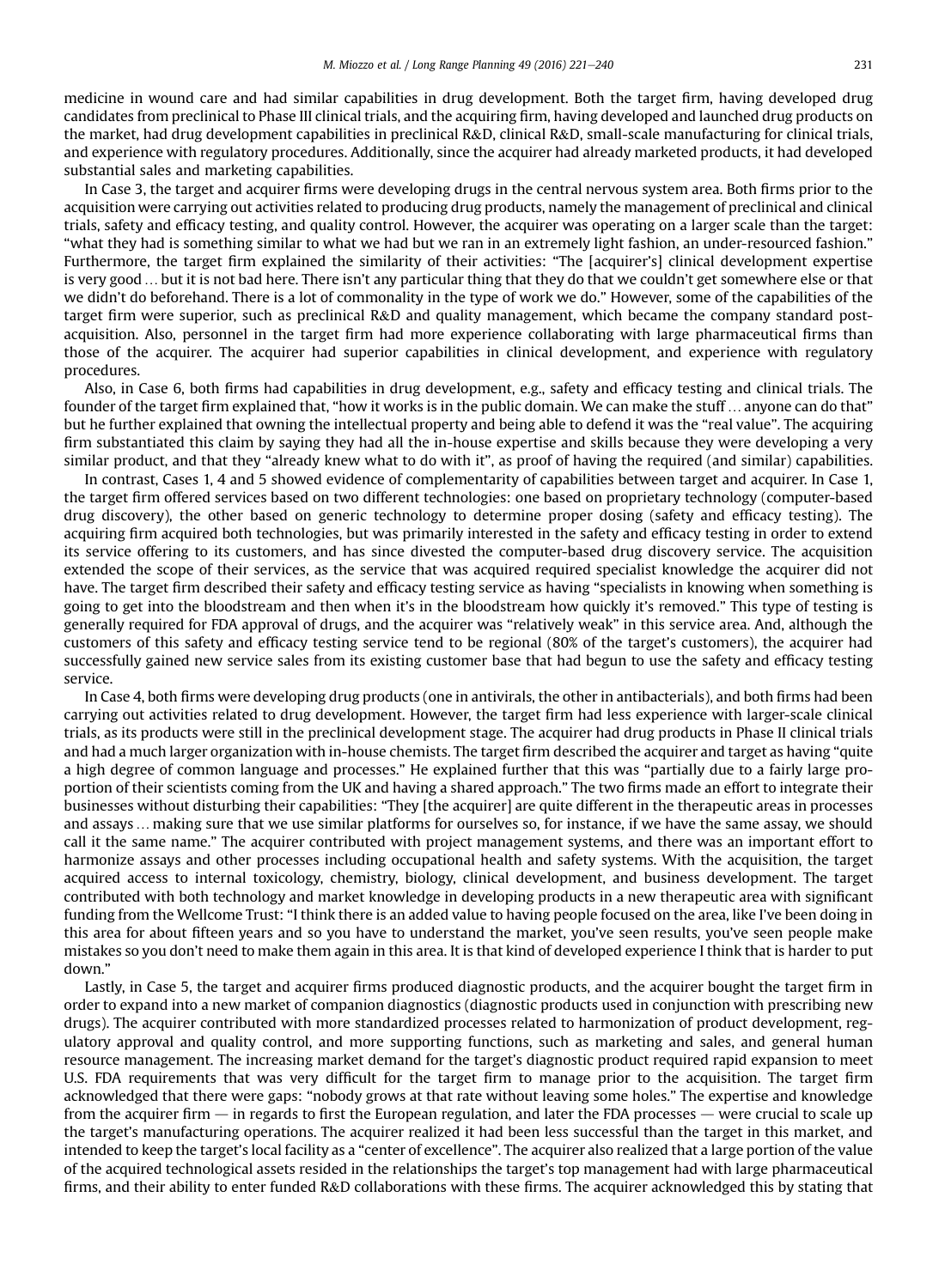they (the acquirer) were very good at relationships at the lower level in a customer's organization, the bench or scientist level, but did not have staff with large pharmaceutical experience to build relationships at the higher levels, the vice-president level. The top management from the target firm had experience in working with large pharmaceutical firms, and knowledge and expertise related to acquiring and building large pharmaceutical R&D partnerships.

Investment in targets' technology assets post-acquisition

In Cases 3 and 4, there was an expansion of R&D in the UK. In Case 3, our evidence showed retention of the full technical and scientific staff of the target and substantial investment in the development of the acquired drug programs:

"We decided right from the start that we would focus our investment on one [target's] asset-… a preclinical asset …We have been able to move it forward very rapidly. We have done three clinical trials; the fourth clinical trial is on the verge of being launched. Due to our overall financial situation, we were not able to invest into [the other programs]. There were three more assets …[For] one we did some regulatory, very broad re-analysis and want to partner this. [Another] had nearly completed an ongoing Phase II trial but ... this would probably not be very partnerable without us taking very high development risks — we decided to stop [investing]… There was a very early program… which we stopped right from the start because running one program is requiring all the focus of the team".

Post-acquisition, the target and acquirer firms integrated these activities across country borders. According to the acquirer, the decisions of who was responsible for which activities were based on the "background and experience level of people" across the target and acquirer. This resulted in some staff redundancies in the acquirer's location. Given the high level of similarity in capabilities (with the target even having some superior capabilities than the acquirer), the combined entity was reorganized to allow cross-country, cross-location reporting structure, with the heads in the target firm responsible for some activities.

Initially, the acquirer invested in all of the acquired assets in order to determine which program would provide the best return on investment. In the end, they invested primarily in one drug program, which they progressed, post-acquisition, from preclinical to Phase II. This level of product development required substantial investment. The combined entity invested 50% of its R&D budget in the target's projects. They retained most of the target's staff post-acquisition, although there were some redundancies in the acquirer's firm. The retention of patent-assignees was 100%. The target location became a UK subsidiary for the acquiring firm (see [Table 5](#page-12-0)).

In Case 4, the acquirer maintained and further invested in the programs and associated capabilities of the target firm, which were highly valued by the acquirer: "The [specialized] function is exclusively performed in the UK, adopted without change. It is fit for purpose and it is world class." In this case, there was further research and development of the two target firm's drug programs (both in pre-clinical stages). Since acquisition, the combined entity invested 30% of its R&D budget in the target's projects in the target's research programs. All staff was retained, including 100% of the patent-assignees, and the target firm's location became a subsidiary for the acquirer firm.

In Cases 1 and 5, there was continuation of development operations, but no further investment in research in the UK. In Case 1, in which a services business was acquired, the acquirer firm invested primarily in staff and facilities. All of the staff related to performing the activities for the service were retained, about fifteen people in total, and were moved to the acquirer firm's subsidiary in the UK. Nevertheless, the target firm informed us that five of the retained staff had left and spun out a new business. The acquirer made no further investment in developing the acquired technology. The target's revenues were re-invested mainly to continue and expand the provision of services through facilities, staff recruitment and equipment maintenance, but not to carry out further research. The combined entity retained 26% of the target's patent assignees.

In Case 5, which involves the diagnostic product firms, all staff was retained. The acquirer invested about 3% of the R&D budget of the combined entity for product development, primarily in staff and facilities for this purpose. It did not invest in further research. The combined entity lost 80% (4 out of 5) of the target's patent assignees in the acquisition process. The target firm relocated to new facilities in the UK, forming a new UK subsidiary. There was also considerable investment in increasing the headcount at the UK location, from approximately 70 staff at the time of acquisition to 140 (the amount of staff doing product development has risen from 20 to 53, which was necessary to meet FDA requirements).

Finally, in Cases 2 and 6, the target R&D projects were either shifted away to the home country of the acquirer or completely terminated. In Case 2, in which two drug programs were acquired, there was evidence of investment in product development but in the acquirer's home country. There was a high level of staff redundancy (the target firm originally had grown to 70 employees, but had already contracted to approximately 25 by the time of acquisition). The acquirer firm did not retain any scientists from the target firm, except for the temporary hire of the key scientist of the target firm to act as a consultant. The technology transferred included documentation and physical products, such as cell banks and specialized equipment, but also know-how, as scientists from the acquirer went to the target's location to work with other key scientists to transfer knowledge about procedures and processes. Although there was no retention of staff or patent assignees from the target firm, nor investment in facilities or equipment, the acquirer indicated that they were investing approximately 20% of their R&D resources in early pre-clinical development for one of the drug programs of the target firm in the home country. The other drug program was in late-stage development and had completed Phase III, but with negative results. The acquirer was re-evaluating the program and was uncertain if there would be further development.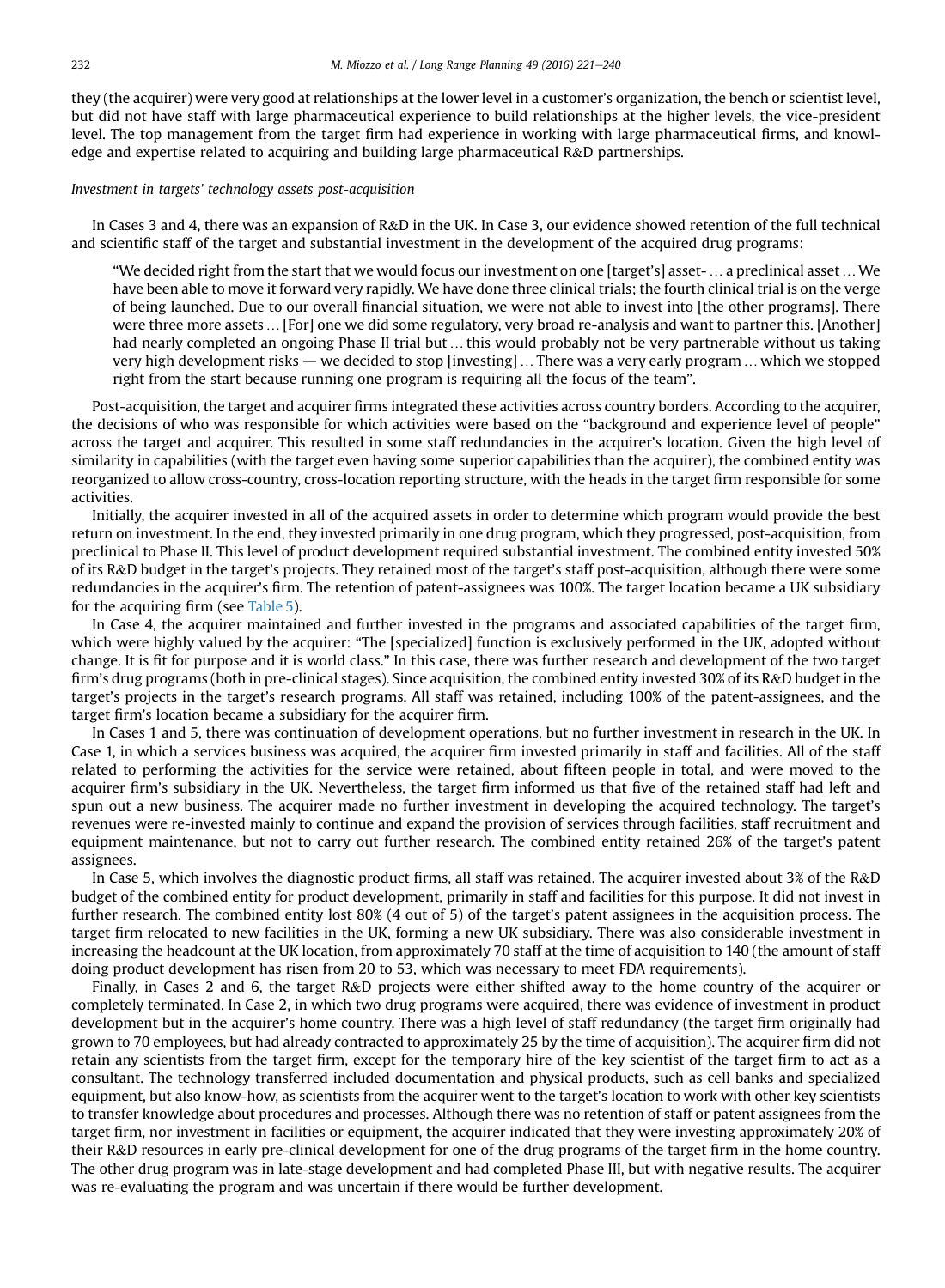#### <span id="page-12-0"></span>Table 5

Investment in acquired technology assets

|                                                                                              | Case           | Preservation of<br>target                                               | Target staff<br>retention/<br>redundancy                                                                                                                                  | % of target<br>patent<br>assignees<br>retained | Acquirer staff<br>redundancy                                                     | Investment in<br>target's<br>technology                                                                                               | % of R&D budget<br>of combined<br>entity invested<br>in target's<br>technology (in<br>home or host<br>country) |
|----------------------------------------------------------------------------------------------|----------------|-------------------------------------------------------------------------|---------------------------------------------------------------------------------------------------------------------------------------------------------------------------|------------------------------------------------|----------------------------------------------------------------------------------|---------------------------------------------------------------------------------------------------------------------------------------|----------------------------------------------------------------------------------------------------------------|
| Further research and<br>development in<br>acquired technological<br>assets in host country   | $\overline{4}$ | <b>Established UK</b><br>subsidiary<br>through target                   | Retained full<br>scientific and<br>technical staff of<br>target                                                                                                           | 100                                            |                                                                                  | Advancement of<br>target's early<br>phase drug<br>programs                                                                            | 30                                                                                                             |
|                                                                                              | 3              | Established UK<br>subsidiary<br>through target                          | Retained full<br>scientific and<br>technical staff of<br>target                                                                                                           | 100                                            | Some staff from<br>acquirer made<br>redundant,<br>reorganization<br>of reporting | Advancement of<br>target's drug<br>program from<br>preclinical to<br>Phase II                                                         | 50                                                                                                             |
| Further development in<br>acquired technological<br>assets in host country                   | $\mathbf{1}$   | Target staff<br>transferred to<br>buyer's UK<br>subsidiary              | Retained full<br>scientific and<br>technical staff of<br>target<br>5 original staff from<br>target left to spin<br>out new business                                       | 26                                             |                                                                                  | Investment in<br>facilities and<br>equipment                                                                                          | 11                                                                                                             |
|                                                                                              | 5              | Established an<br>additional UK<br>subsidiary<br>through target<br>firm | Retained full<br>scientific and<br>technical staff of<br>target<br>Increased scientific<br>staff working on<br>product<br>development<br>Increased<br>manufacturing staff | 20                                             |                                                                                  | Investment in<br>facilities and<br>equipment                                                                                          | 3                                                                                                              |
| No further research or<br>development in<br>acquired technological<br>assets in host country | 2              | No                                                                      | All staff made<br>redundant<br>Key scientist<br>retained<br>temporarily as a<br>consultant                                                                                | $\pmb{0}$                                      |                                                                                  | Feasibility<br>investment in<br>one of the target's<br>drug program<br>Investment in<br>R&D shifted to<br>home country of<br>acquirer | 20                                                                                                             |
|                                                                                              | 6              | No                                                                      | All staff made<br>redundant<br>Key scientist and IP<br>manager retained<br>temporarily to<br>transfer<br>documentation                                                    | $\bf{0}$                                       |                                                                                  | No                                                                                                                                    | 0                                                                                                              |

In Case 6, there was no further investment in technological development, staff or facilities of the target post-acquisition. The target's staff was made redundant, retaining none of the patent assignees, although a key scientist and IP manager were retained for a year to transfer the documentation. In this case, the acquirer experienced some financial difficulty following disappointing results in Phase III studies of their main cancer vaccine, which occurred shortly after the acquisition of the target firm. Facing financial constraints, the acquirer was not in a position to invest in further development of the target's R&D projects. We concluded at the time of the interview that the acquirer was not using the acquired technology assets, but was looking for partners to out-license those technology assets.

### Discussion

We asked the question: What happens to the technological resources and assets of science-based firms when they are acquired by foreign firms? We investigated this by drawing on evidence from six case studies of acquisitions of UK biopharmaceutical firms. [Table 6](#page-13-0) plots the similarity/complementarity of the technology against that of the discovery and development capabilities in each pair of acquiring and target firms. In a rather speculative fashion, the basic picture that emerges is of four ideal types of knowledge base combinations: i) technology- and capabilities-enhancing (consistent with Case 4); ii) technology-enhancing (consistent with Case 3); iii) capabilities-enhancing (consistent with Cases 1 and 5); and iv) nontechnology- and non-capabilities-enhancing (consistent with Cases 2 and 6). Our findings contribute to advancing the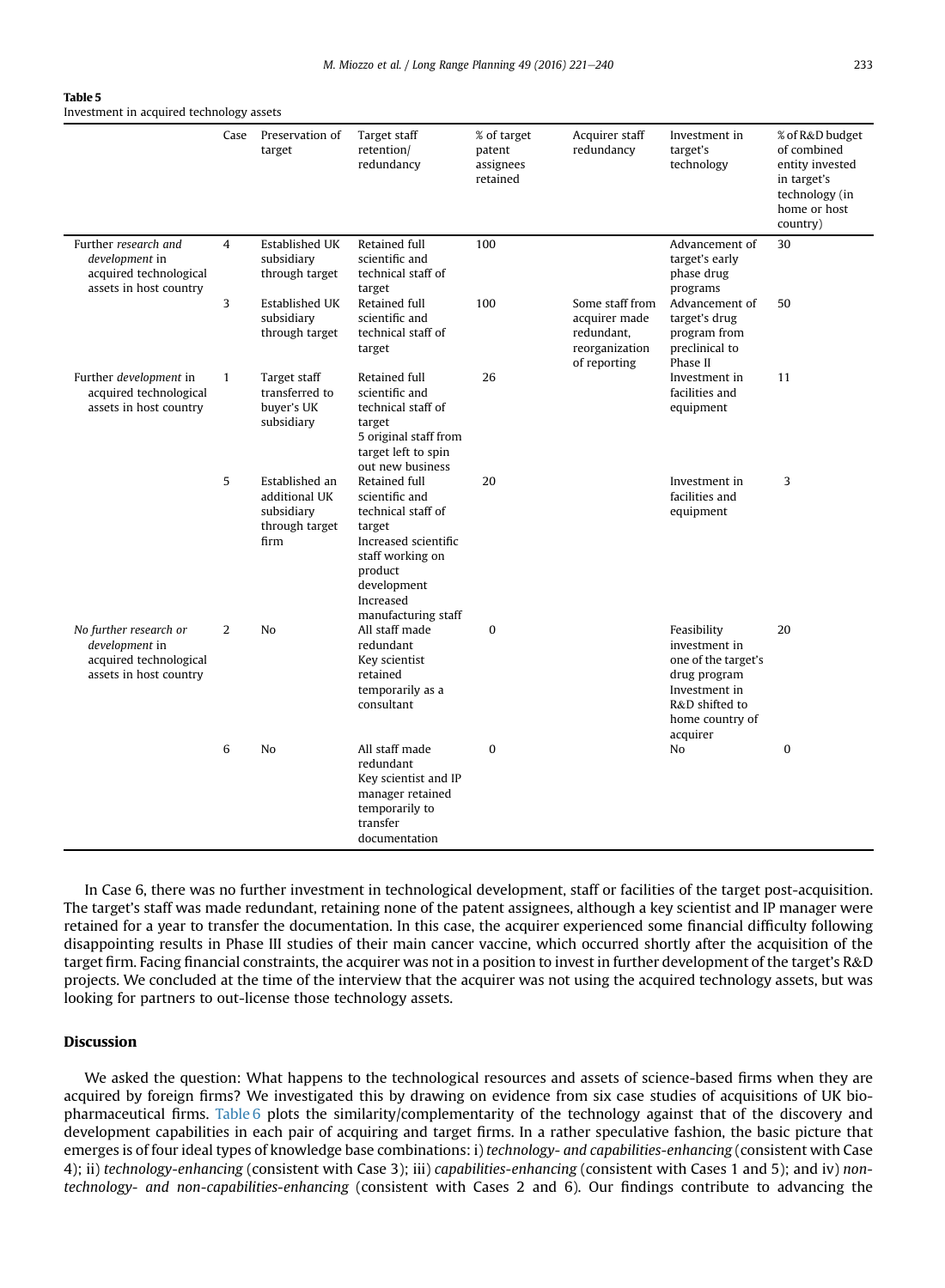<span id="page-13-0"></span>

| ı |  |
|---|--|
|---|--|

Knowledge base combinations and effects on post-acquisition investment

|            |               | Discovery and development capabilities                                   |                                                        |
|------------|---------------|--------------------------------------------------------------------------|--------------------------------------------------------|
|            |               | Complementary                                                            | Similar                                                |
| Technology | Complementary | Technology- and capabilities-enhancing                                   | Technology-enhancing                                   |
|            |               | Expansion of R&D in host country<br>(home-base-augmenting)               | Expansion of R&D in host country (home-base-replacing) |
|            | Similar       | Capabilities-enhancing                                                   | Non-technology- and non-capabilities-enhancing         |
|            |               | Continuation of development operations<br>$(D$ but no R) in host country | Termination/shift away of R&D from host country        |

discussion at a conceptual level, by showing that different combinations of firms' technology and discovery and development capabilities have different outcomes regarding further investment in, or shift of, the target's R&D. Next, we discuss the four ideal types.

In what we call technology-enhancing combinations  $-$  involving complementary technology but similar discovery and development capabilities — acquisitions reflect a strategic intent to explore new technological knowledge domains. We argue that these combinations create a potential for R&D "exploration" through experimentation with new alternatives [\(Grant,](#page-17-0) [1996; March, 1991; Vermeulen and Barkema, 2001](#page-17-0)), and for inventions emerging from the integration and redeployment of the components from the amalgamated knowledge base ([Fleming and Sorenson, 2004](#page-17-0)). The combinations require the buyer to invest further in the target R&D projects in order to absorb the tacit, complex and embedded complementary knowledge. These acquisitions provide the target with opportunities to access complementary skills and resources for clinical development, and the buyer with opportunities to renew its knowledge base and diversify its product pipeline by developing projects in complementary technology areas. These acquisitions may be designed to "replace" some knowledge of the acquirer, especially when they experience a setback, such as a failed clinical trial. The similarity of the discovery and development capabilities between the buyer and target firm may facilitate the integration of processes, methods, and systems related to clinical development. The acquisition of a firm with similar capabilities, however, may lead to reorganization and rationalization of the combined entity, and some redundancy of staff in either the buyer or target firm.

In capabilities-enhancing knowledge base combinations  $-$  involving similar technology but complementary discovery and development capabilities  $-$  acquisitions reflect a strategic intent to explore new product market domains ([Bower, 2001](#page-16-0)). These combinations can be explained as an acquisition strategy aimed at further "exploitation" of the extant knowledge bases [\(March, 1991](#page-18-0)) through the adoption of complementary discovery and development capabilities. In these cases, we see the continuation of development operations, but not further investment in basic research in the target's R&D projects. These acquisitions may be designed to take advantage of scale and scope economies and efficiency improvements, through scaling up operations and acquiring complementary manufacturing or service capabilities. The motivation to maintain the target firms' operations stems primarily from the embedded tacit knowledge of the staff in the acquired firms, such as in Case 5, where the valuable collaborative relationships with large pharmaceutical firms constituted a large part of the acquired value. As such, the target firm's development activities may be continued, but there is little inventive output.

In technology- and capabilities-enhancing combinations  $-$  involving complementary technology and complementary discovery and development capabilities  $-$  the acquisition emphasizes both "exploration" and "exploitation". Further investment in the R&D projects of the target is necessary for the further development of promising target projects. Such acquisitions may be part of a platform or buy-and-build strategy, where an initial acquisition provides the acquirer with a foothold in a new domain and the option to build on that platform with further internal investment or a series of follow-on acquisitions [\(Haspelagh and Jemison, 1991; Smit, 2001](#page-17-0)). As such, these acquisitions are knowledge-seeking, and designed to "augment" the technology and capability base of the acquirer ([Kuemmerle, 1999\)](#page-17-0).

Finally, in non-technology- and non-capabilities-enhancing combinations, the potential for "exploration" or "exploitation" may be limited. Here, effort is done to "transfer" or "translate" the intellectual property documentation to the buyer, but the retention of technical and scientific staff is not seen as necessary to continue the exploitation of these capabilities. These acquisitions represent attempts to deal with the escalating drug development costs and risks (e.g., [DiMasi et al., 2003](#page-17-0)), or to increase market power and reduce competitive rivalry. In these cases, we see either the shifting away of the target R&D activity to the home country of the acquirer, or the outright termination of the target R&D projects. Thus, the opportunities for recombination of knowledge-base assets/resources are limited, and there is little contribution to the innovation output postacquisition. Our findings showed that, although similar knowledge bases (both in terms of technology and discovery and development capabilities) may be easily integrated and require minimal resources to do so, the increase in innovative output was also minimal.

Our research draws on and also questions some of the findings of existing research on the effect of knowledge relatedness on innovation in M&As ([Makri et al., 2010](#page-17-0)). In particular, it builds on the insight that similarity and complementarity of technology have an effect on innovation outcomes following acquisition, but goes beyond this by incorporating into the framework the important role played by similarity and complementarity of capabilities between firms in innovation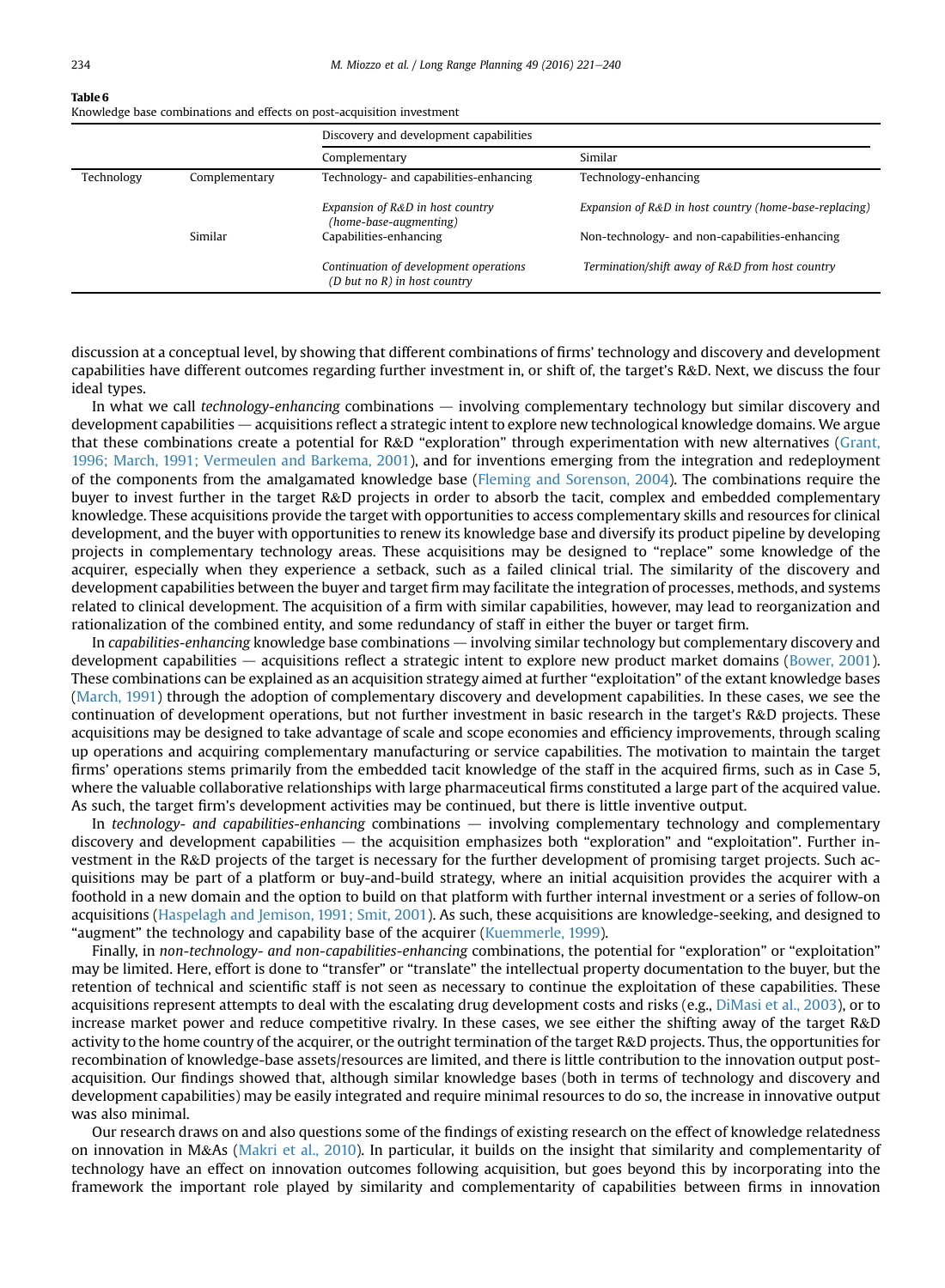outcomes. This added focus contributes to the development of an analytical framework that elucidates how key determinants of science-based firms interact and affect investment in the target firm's R&D post-acquisition. This framework can encompass the different motives, processes and outcomes in technology-motivated M&As, and is therefore able to cast light on mechanisms ignored by earlier studies. For example, it casts light on the difference in motives and processes between what we call technology- and capabilities-enhancing knowledge-base combinations (in which acquirers seek to "augment" their knowledge) and technology-enhancing knowledge-base combinations (in which acquirers seek to "renew" or "replace" their knowledge), with implications for the nature of the R&D reorganization process. Our framework also explains the reasons for the continuation of only the development operations (as opposed to further research) of target firms in the host country in the case of capabilities-enhancing knowledge base combinations, in contrast to the cases with complementary technology. Finally, it explains the motives for and processes of termination or shift of R&D from the host country in the case of similarity of technology and of discovery and development capabilities. These issues have not been explored by earlier studies of knowledge-relatedness in M&As.

Our conceptual framework has important management implications. Promising target R&D projects (which could have led to much-needed drugs) may be discontinued due to similarity in technology and capabilities, to the dismay of scientists in target firms. These outcomes are not necessarily foreseen by the acquirer and target senior managers, and do not necessarily reflect their initial strategic intent, but instead emerge from the process of post-acquisition rationalization and reorganization of R&D. The theoretical predictions and practical implications of this framework resonate with the literature emphasizing the decisive role the acquired firms' senior managers can play by championing opportunities for resource reconfiguration and synergy ([Graebner, 2004; Graebner et al., 2010](#page-17-0)). Our conceptual framework highlights the importance for the acquired firms' senior managers to be able to evaluate, select and promote actively their most valuable R&D projects, in order to maximize the chance of survival and follow-on investment.

#### Implications for the local science and technology system

Our analytical framework allows us to distinguish between the different outcomes in terms of implications for the local science and technology system, and therefore also has significant policy implications. Technology- and capabilities-enhancing and technology-enhancing knowledge base combinations have positive effects on the local science and technology system as buyers are keen to access the product- and firm-specific assets, and further investment is directed towards R&D of the acquired firms' technology in the host country. The tacit nature of knowledge in science-based firms requires the buyer to retain this knowledge, which is embedded and location-bound in scientists and their personal relationships, and constrains buyers from shifting R&D activities away from the host country of the target firm or centralizing it in the buyer's home country ([Carayannopoulos and Auster, 2010; Kogut and Zander, 1992; Pisano, 1991](#page-16-0)). Proximity to qualified universities or other research organizations that deliver this kind of tacit, cognitive knowledge, and to clusters of firms operating in the same and in complementary sectors (including the availability of experts in intellectual property or regulatory issues), is crucial to accessing this knowledge ([Balconi et al., 2007; Casper, 2007; Liebeskind et al., 1996; Owen-Smith and Powell, 2004](#page-16-0)). Therefore, for acquisitions involving access to complementary technology, the combined entity will have the imperative to remain and continue R&D activities in the host country.

The picture is different for capabilities-enhancing knowledge base combinations. In these acquisitions, although the target's technological knowledge base is kept intact and local operations tend to be continued by forming a subsidiary in the host country, the buyer firm invests little in further research regarding the acquired technology. The target firm's ties to the client or supplier base, for example, provide a strong rationale to maintain operations in the host country, but, in this combination, the combined entity does not seek to explore, create and absorb new knowledge from R&D projects of the target firm, or allocate new resources to these research activities.

For the final, non-technology- and non-capabilities-enhancing type, the R&D activities of the target are eliminated or shifted away from the host country. This avoids redundancies and duplications in the combined entity, resulting in the loss of skilled employment and the suppression of the target's technological assets (unless target assets are readily re-deployable for alternative uses).

Our findings highlight the importance for policy to encourage and support regional innovative capabilities embedded in virtual laboratories in the form of broad and deep networks of operational, technological and scientific researchers that cut across firms and universities, encouraging technological diversity and new firm creation ([Almeida and Kogut, 1999; Audretsch](#page-16-0) [and Feldman, 1996; Best, 2001; Casper, 2007; Saxenian, 1994\)](#page-16-0). Encouraging development of these regional specializations and capabilities is especially necessary in countries that invest heavily in sustaining a strong and healthy science base, but face challenges in the ability to commercialize and benefit from the economic impact of science and innovation. Regions that invest in policies that support and develop these capabilities and networks may strengthen the ability to appropriate value, even when their firms are acquired by foreign firms.

#### Limitations and implications for future research

Our study offers new conceptual insights on the different knowledge base combinations that can affect further investment, continuation or suppression of target firms' R&D projects. We acknowledge the challenges to test empirically and extend the analytical framework developed in this study. A major challenge for a large-scale empirical testing is the operationalization of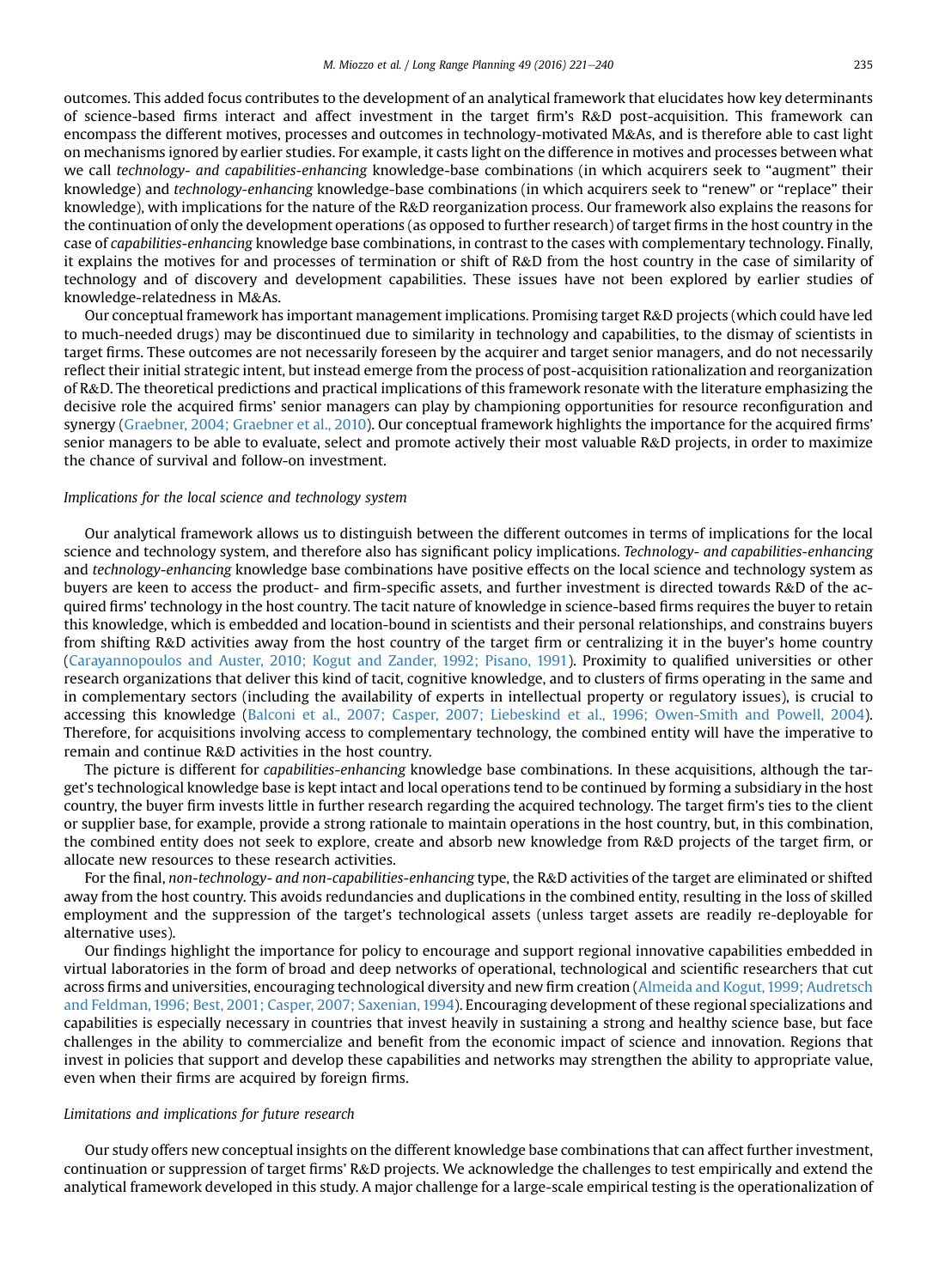similarity/complementarity of technology and of discovery and development capabilities. The findings from our study, which rely on both interview and patent data, suggest that caution must be applied to the adoption of widely used objective measures of acquirer and target firm innovation characteristics. While previous studies have relied on patents to analyze the effect of technology relatedness on post-acquisition innovation outcomes (e.g., [Ahuja and Katila, 2001\)](#page-16-0), we find that the innovation-related proxies based on patents and case study evidence did not always lead to identical findings when studying smaller biopharmaceutical firms. To some extent, these discrepancies can be attributed to the general criticism of the reliability of patent data as a measure of economic value and their corresponding result in practical applications. In particular, the evidence shows that smaller firms  $-$  as is the case for most of the target firms in our study  $-$  have a lower propensity to apply for patents, perhaps reflecting the costs of the patenting process and the availability of internal legal capacity [\(Kleinknecht](#page-17-0) [et al., 2002](#page-17-0)). Our findings suggest that patent-based proxies for technological knowledge capture a small part of a firm's knowledge base and sometimes not the core technology of the firm. Furthermore, patent-based indicators can be obscured by strategic behavior; firms may seek patent protection to prevent a competitor from using a particular technology. Biopharmaceutical firms rely on extensive and detailed documentation and "standard operating procedures" related to each step of the drug discovery and development process. As a result, much knowledge integration and transfer occurs through an interpretation of the documentation trail of clinical testing between the buyer and target firms. Our study illustrates that, even in acquisitions involving similarity in both technology and capabilities, the transfer of patents was not enough to ensure the exclusive use of the technology, and the retention of key scientists or intellectual property specialists was necessary in order to "transfer" or "translate" the intellectual property. These key scientists were retained temporarily, despite the fact that all other staff was made redundant.

An even greater challenge is the operationalization of the discovery and development capabilities. As argued above, capabilities and routines are distributed in organizations and involve different participants performing different activities and who have different understandings of those capabilities. These constructs cannot be derived from existing large-scale data sources, and inevitably demand close scrutiny regarding the types of firm skills, history and experience. Nevertheless, we have provided a starting point for articulating into the analysis the particular capabilities for discovery and development that reflect biopharmaceutical firms' ability to perform their activities. It is possible to collect information on firms' clinical trials, products and services from specialized databases, firms' websites, or articles in trade journals, which can give some indication on the ability of firms to conduct clinical trials, safety and efficacy testing, the experience of firms in the management of regulatory authorities (if they have regulated products), provision of services or engagement in manufacturing. Nevertheless, it is difficult to derive from these data sources reliable information on firm capabilities. To gather this kind of information, case-by-case analysis is required (e.g., through the implementation of a dedicated survey). Databases on clinical trials can also be used to explore outcomes, as it may be possible to trace whether target projects have proceeded through clinical trials after acquisition. Another alternative to explore outcomes is to trace the careers of scientists through business-oriented social networking services, in order to investigate whether scientists from the target firm continue to work in the acquirer.

We developed the conceptual categories of our framework from an examination of cross-border acquisition cases. One question is the extent to which this framework may be applicable to all acquisitions, including domestic ones. The inclusion of Case 6 for control purposes shows that the impact of domestic acquisitions can also be explored using this framework. However, it is possible that, by designing the study for cross-border acquisitions, the likelihood of finding cases with complementary technology and discovery and development capabilities was increased because of regional/national technological specialization and path dependencies (see [Larsson and Finkelstein, 1999](#page-17-0)). If the study were extended to more domestic acquisitions, we expect there would be more instances of non-technology- and non-capabilities-enhancing deals, where the primary motive would be to reduce rivalry.

Another question is the extent to which this framework may be applicable to other sectors, especially other science-based sectors, such as nanotechnology and energy technologies. Firms in these sectors also have complex scientific knowledge bases requiring integration across disciplines and functional areas of expertise. However, in other industries where there are numerous competing technologies and more advanced markets for know-how, firms may rely less heavily on acquisition as a means of accessing technology assets, and some of the variables considered here, such as the complementarity/similarity of technologies and capabilities, may play a less important role. It may be easier to expect similar results from cases in other science-based sectors which share similarities to biotechnology in terms of high-technological opportunities, highappropriability conditions, and low cumulativeness, rather than in those which face more dynamic increasing returns, such as software ([Malerba and Orsenigo, 1997\)](#page-17-0). If the analysis were to be applied in a different science-based sector, the types of organizational capabilities would also be different; for example, rather than discovery and development capabilities, capabilities for product development and for commercialization of innovation could be more relevant.

Finally, a subject for further research is how these practices differ cross-nationally, depending on the institutions of home and host country. National institutions in the host country affect the ability of the acquirer to reorganize the target and leverage its assets (Capron and Guillén, 2009). It would be interesting to explore whether national institutions affect these determinants in a similar or different fashion, in terms of impact on the investment in the acquired firm's technology.

#### Conclusion

This paper examined what happens to technological assets and capabilities of science-based firms after a cross-border acquisition takes place. Case study data from six biopharmaceutical firms in the UK provided insights to derive four ideal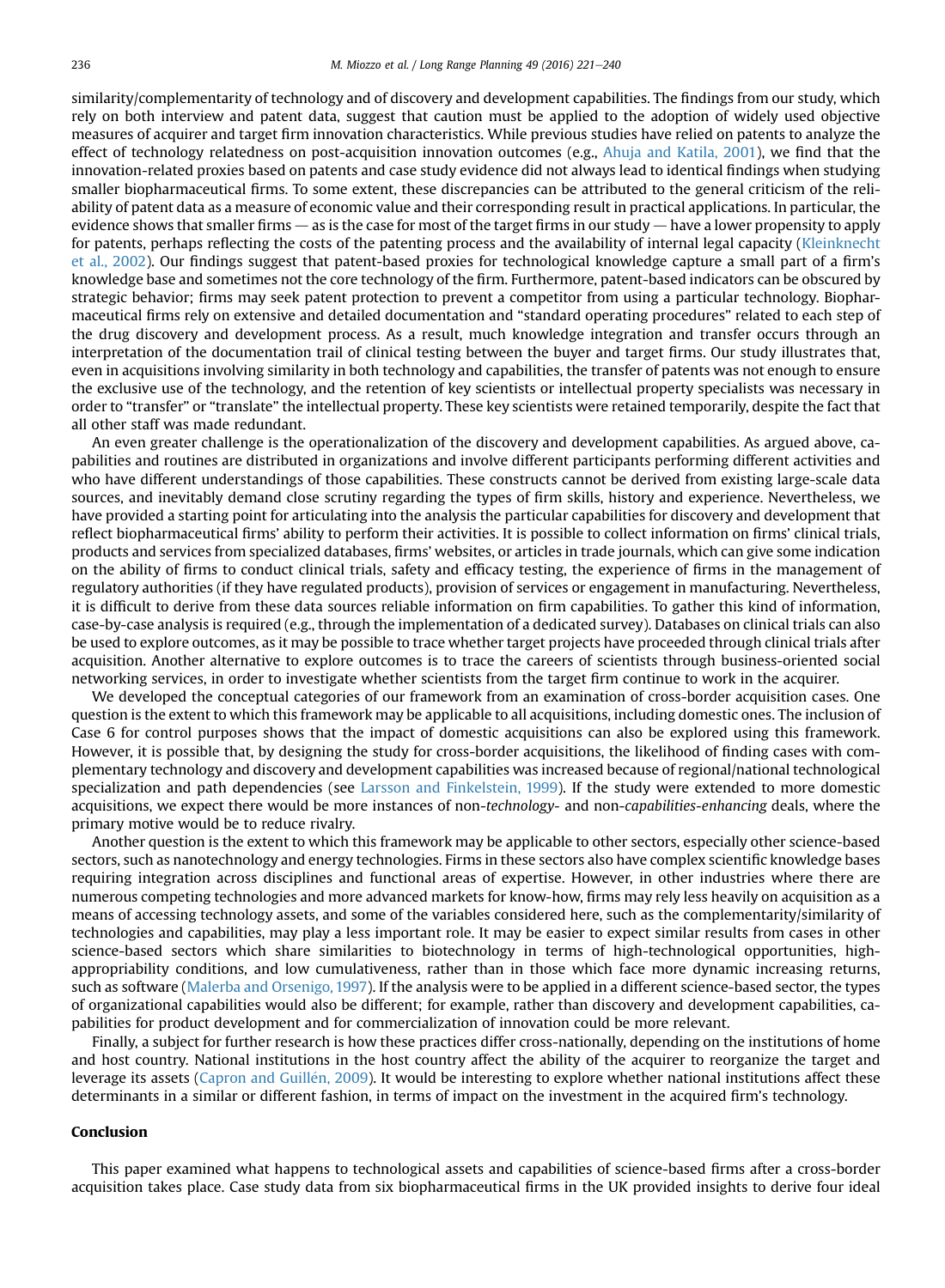<span id="page-16-0"></span>types of knowledge base combinations of cross-border acquisitions, and the effects of these on the further investment or suppression of the target's technological assets.

This study contributes to conceptual discussions of technology-related acquisitions, and has important management and policy implications. We contribute to this literature by underlining the role both technology and discovery and development capabilities play in the further development of the acquired firm's technological assets and capabilities in the host country, post-acquisition. Our findings imply that the acquiring- and acquired-firms' managers need to be aware and capable of dealing with inherent biases in the acquisition process against the continuation of even the most promising target R&D projects, when there is a high degree of similarity in technology and capabilities between the two firms. Furthermore, the tacit knowledge embedded in target scientists and their relationships with universities, firms and laboratories provide the target with unique location-bound competitive advantages that increase the likelihood of investment in the target's technological assets. Regions that invest in policies that support and develop these networks can strengthen the ability to appropriate value from science-based firms' technological assets, even if they are acquired by foreign firms.

#### Acknowledgements

The authors are grateful for financial support from the Institute for Small Business and Entrepreneurship (ISBE) Research and Knowledge Exchange Fund sponsored by Barclays and the Economic and Social Research Council (RAKE2009-003), and the Economic and Social Research Council (RES-189-25-0227). Earlier versions of this paper were presented at the 2011 DRUID Conference (paper selected for Copenhagen Business School working paper series), and the 2012 Academy of Management Conference (paper nominated for the Carolyn Dexter Award for Best International Paper).

#### References

[Ahuja, G., Katila, R., 2001. Technological acquisitions and the innovation performance of acquiring](http://refhub.elsevier.com/S0024-6301(15)00040-0/sr0010) firms: a longitudinal study. Strategic Management Journal  $22(3)$ ,  $197-220$ .

[Almeida, P., Kogut, B., 1999. Localization of knowledge and mobility of engineers in regional networks. Management Science 45 \(7\), 905](http://refhub.elsevier.com/S0024-6301(15)00040-0/sr0015)-[917.](http://refhub.elsevier.com/S0024-6301(15)00040-0/sr0015)

[Andersen, O., 1997. Internationalization and market entry mode: a review of theories and conceptual framework. Management International Review 37,](http://refhub.elsevier.com/S0024-6301(15)00040-0/sr0020)  $27 - 42$  $27 - 42$  $27 - 42$ .

Anokhin, S., Wincent, J., Frishammar, J., 2011. A conceptual framework for misfi[t technology commercialization. Technological Forecasting and Social Change](http://refhub.elsevier.com/S0024-6301(15)00040-0/sr0025) [78 \(6\), 1060](http://refhub.elsevier.com/S0024-6301(15)00040-0/sr0025)-[1071.](http://refhub.elsevier.com/S0024-6301(15)00040-0/sr0025)

[Arora, A., Gambardella, A., 1990. Complementary and external linkages: the strategies of the large](http://refhub.elsevier.com/S0024-6301(15)00040-0/sr0030) firms in biotechnology. The Journal of Industrial Eco[nomics 38 \(4\), 361](http://refhub.elsevier.com/S0024-6301(15)00040-0/sr0030)-[379.](http://refhub.elsevier.com/S0024-6301(15)00040-0/sr0030)

[Arthur, W.B., 1989. Competing technologies, increasing returns, and lock-in by historical events. Economic Journal 99 \(394\), 116](http://refhub.elsevier.com/S0024-6301(15)00040-0/sr0035)–[131.](http://refhub.elsevier.com/S0024-6301(15)00040-0/sr0035)

[Atkinson, A.B., Stiglitz, J.E., 1969. A new view of technological change. Economic Journal 79, 573](http://refhub.elsevier.com/S0024-6301(15)00040-0/sr0040)-[578.](http://refhub.elsevier.com/S0024-6301(15)00040-0/sr0040)

[Audretsch, D.B., Feldman, M.P., 1996. R](http://refhub.elsevier.com/S0024-6301(15)00040-0/sr0045)&[D spillovers and the geography of innovation and production. The American Economic Review 86 \(3\), 630](http://refhub.elsevier.com/S0024-6301(15)00040-0/sr0045)-[640.](http://refhub.elsevier.com/S0024-6301(15)00040-0/sr0045) Balconi, M., Pozzali, A., Viale, R., 2007. The "codification debate" [revisited: a conceptual framework to analyze the role of tacit knowledge in economics.](http://refhub.elsevier.com/S0024-6301(15)00040-0/sr0050) Industrial and Corporate Change  $16(5)$ , 823-[849.](http://refhub.elsevier.com/S0024-6301(15)00040-0/sr0050)

[Bartlett, C.A., Ghoshal, S., 1989. Managing Across Borders: The Transnational Solution. Century Business, London](http://refhub.elsevier.com/S0024-6301(15)00040-0/sr0055).

[Basberg, B.L., 1987. Patents and the measurement of technological change: a survey of the literature. Research Policy 16 \(2](http://refhub.elsevier.com/S0024-6301(15)00040-0/sr0060)-[4\), 131](http://refhub.elsevier.com/S0024-6301(15)00040-0/sr0060)-[141.](http://refhub.elsevier.com/S0024-6301(15)00040-0/sr0060)

[Benner, M., Waldfogel, J., 2008. Close to you? Bias and precision in patent-based measures of technological proximity. Research Policy 37 \(9\), 1556](http://refhub.elsevier.com/S0024-6301(15)00040-0/sr0065)-[1567.](http://refhub.elsevier.com/S0024-6301(15)00040-0/sr0065) [Bertrand, O., 2009. Effects of foreign acquisitions on R](http://refhub.elsevier.com/S0024-6301(15)00040-0/sr0070)&D activity: evidence from fi[rm-level data for France. Research Policy 38 \(6\), 1021](http://refhub.elsevier.com/S0024-6301(15)00040-0/sr0070)-[1031.](http://refhub.elsevier.com/S0024-6301(15)00040-0/sr0070)

[Best, M., 2001. The New Competitive Advantage: The Renewal of American Industry. Oxford University Press, Oxford](http://refhub.elsevier.com/S0024-6301(15)00040-0/sr0075).

[Birkinshaw, J.M., Hood, N., 1998. Multinational subsidiary evolution: capability and charter change in foreign-owned subsidiary companies. Academy of](http://refhub.elsevier.com/S0024-6301(15)00040-0/sr0080) [Management Review 23 \(4\), 773](http://refhub.elsevier.com/S0024-6301(15)00040-0/sr0080)-[795.](http://refhub.elsevier.com/S0024-6301(15)00040-0/sr0080)

[Birkinshaw, J.M., Bresman, H., Håkanson, L., 2000. Managing the post-acquisition integration process: how the human integration and task integration](http://refhub.elsevier.com/S0024-6301(15)00040-0/sr0085) [processes interact to foster value creation. Journal of Management Studies 37 \(3\), 395](http://refhub.elsevier.com/S0024-6301(15)00040-0/sr0085)-[425.](http://refhub.elsevier.com/S0024-6301(15)00040-0/sr0085)

[Blanc, H., Sierra, C., 1999. The internationalisation of R](http://refhub.elsevier.com/S0024-6301(15)00040-0/sr0090)&[D by multinationals: a trade-off between external and internal proximity. Cambridge Journal of](http://refhub.elsevier.com/S0024-6301(15)00040-0/sr0090) [Economics 23 \(2\), 187](http://refhub.elsevier.com/S0024-6301(15)00040-0/sr0090)-[206](http://refhub.elsevier.com/S0024-6301(15)00040-0/sr0090).

[Bower, J.L., 2001. Not all M](http://refhub.elsevier.com/S0024-6301(15)00040-0/sr0095)&[As are alike](http://refhub.elsevier.com/S0024-6301(15)00040-0/sr0095)  $-$  [and that matters. Harvard Business Review 79 \(3\), 93](http://refhub.elsevier.com/S0024-6301(15)00040-0/sr0095)-[101.](http://refhub.elsevier.com/S0024-6301(15)00040-0/sr0095)

Brouthers, K.D., Brouthers, L.E., 2000. Acquisitions or greenfi[eld start-up? Institutional, cultural and transaction costs in](http://refhub.elsevier.com/S0024-6301(15)00040-0/sr0100)fluences. Strategic Management Journal 21  $(1)$ , 89-[97.](http://refhub.elsevier.com/S0024-6301(15)00040-0/sr0100)

[Calderini, M., Garrone, P., Scellato, G., 2003. The effects of m](http://refhub.elsevier.com/S0024-6301(15)00040-0/sr0105)&[as on the innovation performance of acquired companies. In: Calderini, M., Garrone, P.,](http://refhub.elsevier.com/S0024-6301(15)00040-0/sr0105) [Sobrero, M. \(Eds.\), Market Structure, Corporate Governance and Innovation. Edward Elgar, Cheltenham, UK](http://refhub.elsevier.com/S0024-6301(15)00040-0/sr0105).

[Cantwell, J., Mudambi, R., 2005. MNE competence-creating subsidiary mandates. Strategic Management Journal 26 \(12\), 1109](http://refhub.elsevier.com/S0024-6301(15)00040-0/sr0110)-[1128.](http://refhub.elsevier.com/S0024-6301(15)00040-0/sr0110)

[Cantwell, J.A., 1995. The globalisation of technology: what remains of the product cycle model? Cambridge Journal of Economics 19 \(1\), 155](http://refhub.elsevier.com/S0024-6301(15)00040-0/sr0115)-[174.](http://refhub.elsevier.com/S0024-6301(15)00040-0/sr0115)

Cantwell, J.A., 2009. Location and the multinational enterprise. Journal of International Business Studies  $40$  (1), 35–[41.](http://refhub.elsevier.com/S0024-6301(15)00040-0/sr0120)

[Capron, L., Guillen, M., 2009. National corporate governance institutions and post-acquisition target reorganization. Strategic Management Journal 30 \(8\),](http://refhub.elsevier.com/S0024-6301(15)00040-0/sr0125) - [803](http://refhub.elsevier.com/S0024-6301(15)00040-0/sr0125)-[833](http://refhub.elsevier.com/S0024-6301(15)00040-0/sr0125).

[Carayannopoulos, S., Auster, E.R., 2010. External knowledge sourcing in biotechnology through acquisition versus alliance: a KBV approach. Research Policy](http://refhub.elsevier.com/S0024-6301(15)00040-0/sr0130) [39 \(2\), 254](http://refhub.elsevier.com/S0024-6301(15)00040-0/sr0130)-[267.](http://refhub.elsevier.com/S0024-6301(15)00040-0/sr0130)

[Casper, S., 2007. How do technology clusters emerge and become sustainable? Social network formation and inter-](http://refhub.elsevier.com/S0024-6301(15)00040-0/sr0135)firm mobility within the San Diego [biotechnology cluster. Research Policy 36 \(4\), 438](http://refhub.elsevier.com/S0024-6301(15)00040-0/sr0135)-[455.](http://refhub.elsevier.com/S0024-6301(15)00040-0/sr0135)

[Cassiman, B., Colombo, M.G., Garrone, P., Veugelers, R., 2005. The impact of M](http://refhub.elsevier.com/S0024-6301(15)00040-0/sr0140)&[A on the R](http://refhub.elsevier.com/S0024-6301(15)00040-0/sr0140)&[D process: an empirical analysis of the role of technological- and](http://refhub.elsevier.com/S0024-6301(15)00040-0/sr0140) [market-relatedness. Research Policy 34 \(2\), 195](http://refhub.elsevier.com/S0024-6301(15)00040-0/sr0140)-[220.](http://refhub.elsevier.com/S0024-6301(15)00040-0/sr0140)

[Child, J., Faulkner, D., Pitkethly, R., 2001. The Management of International Acquisitions. Oxford University Press, Oxford.](http://refhub.elsevier.com/S0024-6301(15)00040-0/sr0145)

[Cloodt, M., Hagedoorn, J., Van Kranenburg, H., 2006. Mergers and acquisitions: their effect on the innovative performance of companies in high-tech](http://refhub.elsevier.com/S0024-6301(15)00040-0/sr0150) in[dustries. Research Policy 35 \(5\), 642](http://refhub.elsevier.com/S0024-6301(15)00040-0/sr0150)-[654.](http://refhub.elsevier.com/S0024-6301(15)00040-0/sr0150)

[Cohen, M.D., Bacdayan, P., 1994. Organizational routines are stored as procedural memory: evidence from a laboratory study. Organization Science 5](http://refhub.elsevier.com/S0024-6301(15)00040-0/sr0155) (4), [554](http://refhub.elsevier.com/S0024-6301(15)00040-0/sr0155)-[568.](http://refhub.elsevier.com/S0024-6301(15)00040-0/sr0155)

[Cohen, W.M., Levinthal, D.A., 1990. Absorptive capacity: a new perspective on learning and innovation. Administrative Science Quarterly 35 \(1\), 128](http://refhub.elsevier.com/S0024-6301(15)00040-0/sr0160)–[152.](http://refhub.elsevier.com/S0024-6301(15)00040-0/sr0160) [Cyert, R., March, J., 1963. A Behavioral Theory of the Firm. Prentice-Hall, Englewood Cliffs, NJ.](http://refhub.elsevier.com/S0024-6301(15)00040-0/sr0165)

[David, P.A., 1985. Clio and the economics of QWERTY. The American Economic Review 75 \(2\), 332](http://refhub.elsevier.com/S0024-6301(15)00040-0/sr0170)-[337.](http://refhub.elsevier.com/S0024-6301(15)00040-0/sr0170)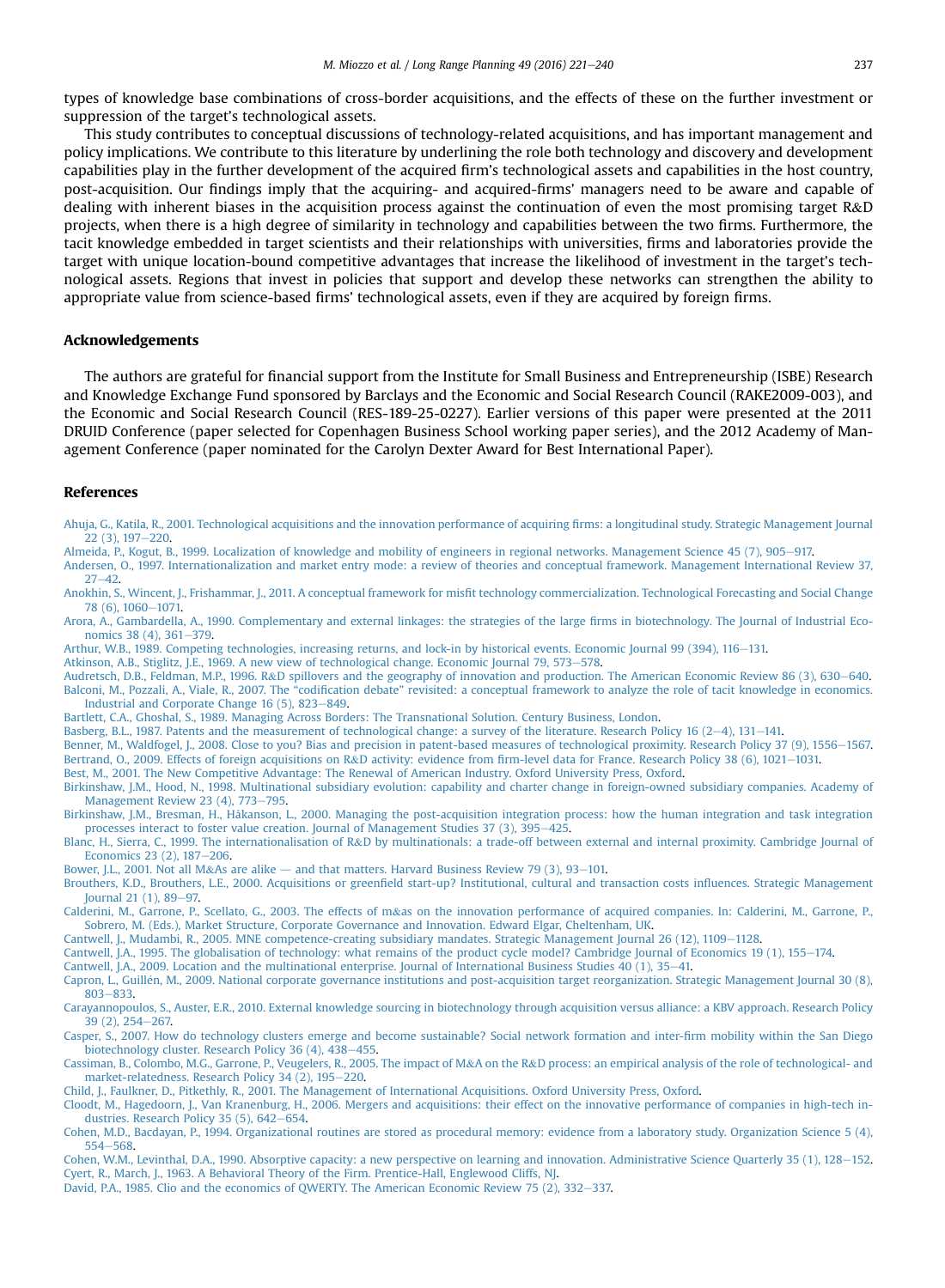<span id="page-17-0"></span>[De Rassenfosse, G., Dernis, H., Guellec, D., Picci, L., van Pottelsberghe de la Potterie, B., 2013. The worldwide count of priority patents: a new indicator of](http://refhub.elsevier.com/S0024-6301(15)00040-0/sr0175) [inventive activity. Research Policy 42 \(3\), 720](http://refhub.elsevier.com/S0024-6301(15)00040-0/sr0175)-[737.](http://refhub.elsevier.com/S0024-6301(15)00040-0/sr0175)

[Dealogic, 2014. Global M](http://refhub.elsevier.com/S0024-6301(15)00040-0/sr0180)&[A Review. Dealogic, London.](http://refhub.elsevier.com/S0024-6301(15)00040-0/sr0180)

- [Desrochers, P., 1998. On the abuse of patents as economic indicators. The Quarterly Journal of Austrian Economics 1 \(4\), 51](http://refhub.elsevier.com/S0024-6301(15)00040-0/sr0185)-[74](http://refhub.elsevier.com/S0024-6301(15)00040-0/sr0185).
- [Desyllas, P., Hughes, A., 2010. Do high technology acquirers become more innovative? Research Policy 39 \(8\), 1105](http://refhub.elsevier.com/S0024-6301(15)00040-0/sr0190)-[1121.](http://refhub.elsevier.com/S0024-6301(15)00040-0/sr0190)
- [DiMasi, J.A., Hansen, R.W., Grabowski, H.G., 2003. The price of innovation: new estimates of drug development costs. Journal of Health Economics 22 \(2\),](http://refhub.elsevier.com/S0024-6301(15)00040-0/sr0195)  $151 - 185$  $151 - 185$ .
- [Dosi, G., 1982. Technological paradigms and technological trajectories: a suggested interpretation of the determinants and directions of technical change.](http://refhub.elsevier.com/S0024-6301(15)00040-0/sr0200) Research Policy 11  $(3)$ , 147-[162.](http://refhub.elsevier.com/S0024-6301(15)00040-0/sr0200)
- [Dosi, G., Nelson, R., Winter, S., 2000. The Nature and Dynamics of Organizational Capabilities. Oxford University Press, Oxford.](http://refhub.elsevier.com/S0024-6301(15)00040-0/sr0205)
- [Doz, Y., 1986. Strategic Management in International Companies. Pergamon, Oxford.](http://refhub.elsevier.com/S0024-6301(15)00040-0/sr0210)
- [Dunning, J.H., 1994. Multinational enterprises and the globalization of innovatory capacity. Research Policy 23 \(1\), 67](http://refhub.elsevier.com/S0024-6301(15)00040-0/sr0215)–[88.](http://refhub.elsevier.com/S0024-6301(15)00040-0/sr0215)
- [Dunning, J.H., 1995. Reappraising the eclectic paradigm in an age of alliance capitalism. Journal of International Business Studies 26 \(3\), 461](http://refhub.elsevier.com/S0024-6301(15)00040-0/sr0220)-[491.](http://refhub.elsevier.com/S0024-6301(15)00040-0/sr0220)
- [Dyer, J.H., Nobeoka, K., 2000. Creating and managing a high performance knowledge-sharing network: the Toyota case. Strategic Management Journal 21](http://refhub.elsevier.com/S0024-6301(15)00040-0/sr0225)  $(3), 345 - 367.$  $(3), 345 - 367.$  $(3), 345 - 367.$
- [Eisenhardt, K.M., Graebner, M.E., 2007. Theory building from cases: opportunities and challenges. Academy of Management Journal 50 \(1\), 25](http://refhub.elsevier.com/S0024-6301(15)00040-0/sr0230)–[32.](http://refhub.elsevier.com/S0024-6301(15)00040-0/sr0230)
- Ernst, H., Vitt, J., 2000. The infl[uence of corporate acquisitions on the behaviour of key inventors. R](http://refhub.elsevier.com/S0024-6301(15)00040-0/sr0235)&D Management 30 (2),  $105-119$  $105-119$ .
- Fleming, L., Sorenson, O., 2001. Technology as a complex adaptive system: evidence from patent data. Research Policy 30  $(7)$ , 1019-[1039.](http://refhub.elsevier.com/S0024-6301(15)00040-0/sr0240)
- [Fleming, L., Sorenson, O., 2004. Science as a map in technological search. Strategic Management Journal 25 \(8](http://refhub.elsevier.com/S0024-6301(15)00040-0/sr0245)–[9\), 909](http://refhub.elsevier.com/S0024-6301(15)00040-0/sr0245)–[928.](http://refhub.elsevier.com/S0024-6301(15)00040-0/sr0245)
- [Flick, U., 2007. Managing Quality in Qualitative Research. Sage, London](http://refhub.elsevier.com/S0024-6301(15)00040-0/sr0250).
- [Frost, T.S., Birkinshaw, J.M., Ensign, P.C., 2002. Centers of excellence in multinational corporations. Strategic Management Journal 23 \(11\), 997](http://refhub.elsevier.com/S0024-6301(15)00040-0/sr0255)-[1018.](http://refhub.elsevier.com/S0024-6301(15)00040-0/sr0255) [Gertler, M.S., 2003. Tacit knowledge and the economic geography of context, or the unde](http://refhub.elsevier.com/S0024-6301(15)00040-0/sr0260)finable tacitness of being (there). Journal of Economic Geography 3  $(1), 75-99$  $(1), 75-99$
- [Ghoshal, S., 1987. Global strategy: an organizing framework. Strategic Management Journal 8 \(5\), 425](http://refhub.elsevier.com/S0024-6301(15)00040-0/sr0265)-[440](http://refhub.elsevier.com/S0024-6301(15)00040-0/sr0265).
- [Graebner, M.E., 2004. Momentum and serendipity: how acquired leaders create value in the integration of technology](http://refhub.elsevier.com/S0024-6301(15)00040-0/sr0270) firms. Strategic Management Journal  $25 (8-9)$  $25 (8-9)$ ,  $751-777$ .
- [Graebner, M.E., Eisenhardt, K.M., Roundy, P.T., 2010. Success and failure in technology acquisitions: lessons for buyers and sellers. Academy of Management](http://refhub.elsevier.com/S0024-6301(15)00040-0/sr0275) Perspectives  $24(3)$ ,  $73-92$ .
- [Granstrand, O., Sj](http://refhub.elsevier.com/S0024-6301(15)00040-0/sr0280)ölander, S., 1990. The acquisition of technology and small firms by large fi[rms. Journal of Economic Behaviour and Organization 13 \(3\),](http://refhub.elsevier.com/S0024-6301(15)00040-0/sr0280) [367](http://refhub.elsevier.com/S0024-6301(15)00040-0/sr0280)-386
- [Grant, R.M., 1996. Prospering in dynamically-competitive environments: organizational capability as knowledge integration. Organization Science 7 \(4\),](http://refhub.elsevier.com/S0024-6301(15)00040-0/sr0285) [375](http://refhub.elsevier.com/S0024-6301(15)00040-0/sr0285)e[387.](http://refhub.elsevier.com/S0024-6301(15)00040-0/sr0285)
- [Grant, R.M., Baden-Fuller, C., 2004. A knowledge accessing theory of strategic alliances. Journal of Management Studies 41 \(1\), 61](http://refhub.elsevier.com/S0024-6301(15)00040-0/sr0290)–[84](http://refhub.elsevier.com/S0024-6301(15)00040-0/sr0290).
- [Griliches, Z., 1990. Patent statistics as economic indicators: a survey. Journal of Economic Literature 27, 1661](http://refhub.elsevier.com/S0024-6301(15)00040-0/sr0295)-[1707.](http://refhub.elsevier.com/S0024-6301(15)00040-0/sr0295)
- [Hagedoorn, J., 2002. Inter-](http://refhub.elsevier.com/S0024-6301(15)00040-0/sr0300)firm R&[D partnerships: an overview of major trends and patterns since 1960. Research Policy 31 \(4\), 477](http://refhub.elsevier.com/S0024-6301(15)00040-0/sr0300)-[492.](http://refhub.elsevier.com/S0024-6301(15)00040-0/sr0300)
- [Hagedoorn, J., Link, A.N., Vonortas, N.S., 2000. Research partnerships. Research Policy 29 \(4](http://refhub.elsevier.com/S0024-6301(15)00040-0/sr0305)–[5\), 567](http://refhub.elsevier.com/S0024-6301(15)00040-0/sr0305)–[586](http://refhub.elsevier.com/S0024-6301(15)00040-0/sr0305).
- Hall, B.H., 2002. The fi[nancing of research and development. Oxford Review of Economic Policy 18 \(1\), 35](http://refhub.elsevier.com/S0024-6301(15)00040-0/sr0310)–[51.](http://refhub.elsevier.com/S0024-6301(15)00040-0/sr0310)
- [Haspelagh, P.C., Jemison, D.B., 1991. Managing Acquisitions: Creating Value through Corporate Renewal. The Free Press, New York](http://refhub.elsevier.com/S0024-6301(15)00040-0/sr0315).
- [Henderson, R., Cockburn, I., 1996. Scale, scope and spillovers: the determinants of research productivity in drug discovery. RAND Journal of Economics 27](http://refhub.elsevier.com/S0024-6301(15)00040-0/sr0320)  $(1), 32-59.$  $(1), 32-59.$  $(1), 32-59.$
- [Hitt, M.A., Hoskisson, R.E., Ireland, R.D., Harrison, J.S., 1991. Effects of acquisitions on R](http://refhub.elsevier.com/S0024-6301(15)00040-0/sr0325)&[D inputs and outputs. Academy of Management Journal 34 \(3\),](http://refhub.elsevier.com/S0024-6301(15)00040-0/sr0325) [693](http://refhub.elsevier.com/S0024-6301(15)00040-0/sr0325)-[706.](http://refhub.elsevier.com/S0024-6301(15)00040-0/sr0325)
- [Hitt, M.A., Hoskisson, R.E., Johnson, R.A., Moesel, D.D., 1996. The market for corporate control and](http://refhub.elsevier.com/S0024-6301(15)00040-0/sr0330) firm innovation. Academy of Management Journal 39 (5), [1084](http://refhub.elsevier.com/S0024-6301(15)00040-0/sr0330)-[1119.](http://refhub.elsevier.com/S0024-6301(15)00040-0/sr0330)
- [Hitt, M.A., Harrison, J.S., Ireland, R.D., 2001. Mergers and Acquisitions: A Guide to Creating Value for Stakeholders. Oxford University Press, New](http://refhub.elsevier.com/S0024-6301(15)00040-0/sr0335) York.
- [Inkpen, A.C., Crossan, M.M., 1995. Believing is seeing: joint ventures and organizational learning. Journal of Management Studies 32 \(5\), 595](http://refhub.elsevier.com/S0024-6301(15)00040-0/sr0340)-[618](http://refhub.elsevier.com/S0024-6301(15)00040-0/sr0340). [Inkpen, A.C., Sundaram, A.K., Rockwood, K., 2000. Cross-border acquisitions of U.S. technology assets. California Management Review 42 \(3\), 50](http://refhub.elsevier.com/S0024-6301(15)00040-0/sr0345)–[67.](http://refhub.elsevier.com/S0024-6301(15)00040-0/sr0345)
- [Jaffe, A.B., Trajtenberg, M., Henderson, R., 1993. Geographic localization of knowledge spillovers as evidenced by patent citations. Quarterly Journal of](http://refhub.elsevier.com/S0024-6301(15)00040-0/sr0350) [Economics 108 \(3\), 577](http://refhub.elsevier.com/S0024-6301(15)00040-0/sr0350)-[598.](http://refhub.elsevier.com/S0024-6301(15)00040-0/sr0350)
- [Kamien, M., Schwartz, N., 1982. Market Structure and Innovation. Cambridge University Press, Cambridge, MA](http://refhub.elsevier.com/S0024-6301(15)00040-0/sr0355).
- [Kapoor, R., Lim, K., 2007. The impact of acquisitions on the productivity of inventors at semiconductor](http://refhub.elsevier.com/S0024-6301(15)00040-0/sr0360) firms: a synthesis of knowledge-based perspectives. Academy of Management Journal 50  $(5)$ , 1133-[1155](http://refhub.elsevier.com/S0024-6301(15)00040-0/sr0360).
- [Khanna, T., Gulati, R., Nohria, N., 1998. The dynamics of learning alliances: competition, cooperation and relative scope. Strategic Management Journal 19](http://refhub.elsevier.com/S0024-6301(15)00040-0/sr0365)  $(3)$ , 193-[210.](http://refhub.elsevier.com/S0024-6301(15)00040-0/sr0365)
- [King, D.R., Slotegraaf, R.J., Kesner, I., 2008. Performance implications of](http://refhub.elsevier.com/S0024-6301(15)00040-0/sr0370) firm resource interactions in the acquisition of R&D-intensive fi[rms. Organization](http://refhub.elsevier.com/S0024-6301(15)00040-0/sr0370) [Science 19 \(2\), 327](http://refhub.elsevier.com/S0024-6301(15)00040-0/sr0370)-[340.](http://refhub.elsevier.com/S0024-6301(15)00040-0/sr0370)
- [Kleinknecht, A., Van Montfort, K., Brouwer, E., 2002. The non-trivial choice between innovation indicators. Economics of Innovation and New Technology 11](http://refhub.elsevier.com/S0024-6301(15)00040-0/sr0375)  $(2), 109 - 121.$  $(2), 109 - 121.$  $(2), 109 - 121.$
- [Ko, Y., 1992. An economic analysis of biotechnology patents. Yale Law Journal 102 \(3\), 777](http://refhub.elsevier.com/S0024-6301(15)00040-0/sr0380)-[804.](http://refhub.elsevier.com/S0024-6301(15)00040-0/sr0380)
- Kogut, B., Zander, U., 1992. Knowledge of the fi[rm, combinative capabilities and the replication of technology. Organization Science 3 \(3\), 383](http://refhub.elsevier.com/S0024-6301(15)00040-0/sr0385)-[397.](http://refhub.elsevier.com/S0024-6301(15)00040-0/sr0385)
- [Kuemmerle, W., 1999. The drivers of foreign direct investment into research and development: an empirical investigation. Journal of International](http://refhub.elsevier.com/S0024-6301(15)00040-0/sr0390) Business
- Studies  $30(1)$ ,  $1-24$ .
- [Kumar, N., 2001. Determinants of location of overseas R](http://refhub.elsevier.com/S0024-6301(15)00040-0/sr0395)&[D activity of multinational enterprises: the case of US and Japanese corporations. Research Policy](http://refhub.elsevier.com/S0024-6301(15)00040-0/sr0395) [30 \(1\), 159](http://refhub.elsevier.com/S0024-6301(15)00040-0/sr0395)-[174.](http://refhub.elsevier.com/S0024-6301(15)00040-0/sr0395)
- [Larsson, R., Finkelstein, S., 1999. Integrating strategic, organizational, and human resource perspectives on mergers and acquisitions: a case survey of](http://refhub.elsevier.com/S0024-6301(15)00040-0/sr0400) synergy realization. Organization Science 10  $(1)$ ,  $1-26$  $1-26$ .
- [Larsson, R., Bengtsson, L., Hendricksson, K., Sparks, J., 1998. The interorganizational learning dilemma: collective knowledge development in strategic](http://refhub.elsevier.com/S0024-6301(15)00040-0/sr0405) alliances. Organization Science 9 (3),  $285-296$ .
- Laursen, K., 2012. Keep searching and you'll fi[nd: what do we know about variety creation through](http://refhub.elsevier.com/S0024-6301(15)00040-0/sr0410) firms' search activities for innovation? Industrial and [Corporate Change 21 \(5\), 1181](http://refhub.elsevier.com/S0024-6301(15)00040-0/sr0410)-[1220](http://refhub.elsevier.com/S0024-6301(15)00040-0/sr0410).
- [Liebeskind, J.P., Oliver, A.L., Zucker, L., Brewer, M., 1996. Social networks, learning, and](http://refhub.elsevier.com/S0024-6301(15)00040-0/sr0415) flexibility: sourcing scientific knowledge in new biotechnology firms. [Organization Science 7 \(4\), 428](http://refhub.elsevier.com/S0024-6301(15)00040-0/sr0415)-[443](http://refhub.elsevier.com/S0024-6301(15)00040-0/sr0415).
- [Lundvall, B.-Å., 1988. Innovation as an interactive process: from user-producer interaction to the national system of innovation. In: Dosi, G., Freeman, C.,](http://refhub.elsevier.com/S0024-6301(15)00040-0/sr0420) [Silverberg, G., Soete, L. \(Eds.\), Technical Change and Economic Theory. Pinter, London.](http://refhub.elsevier.com/S0024-6301(15)00040-0/sr0420)
- [Makri, M., Hitt, M.A., Lane, P.J., 2010. Complementary technologies, knowledge relatedness, and invention outcomes in high technology mergers and](http://refhub.elsevier.com/S0024-6301(15)00040-0/sr0425) ac[quisitions. Strategic Management Journal 31 \(6\), 602](http://refhub.elsevier.com/S0024-6301(15)00040-0/sr0425)-[628](http://refhub.elsevier.com/S0024-6301(15)00040-0/sr0425).
- [Malerba, F., Orsenigo, L., 1997. Technological regimes and sectoral patterns of innovative activities. Industrial and Corporate Change 6 \(1\), 83](http://refhub.elsevier.com/S0024-6301(15)00040-0/sr0430)–[117.](http://refhub.elsevier.com/S0024-6301(15)00040-0/sr0430)
- Mansfi[eld, E., 1995. Academic research underlying industrial innovations: sources, characteristics, and](http://refhub.elsevier.com/S0024-6301(15)00040-0/sr0435) financing. The Review of Economics and Statistics 77  $(1), 55 - 65.$  $(1), 55 - 65.$  $(1), 55 - 65.$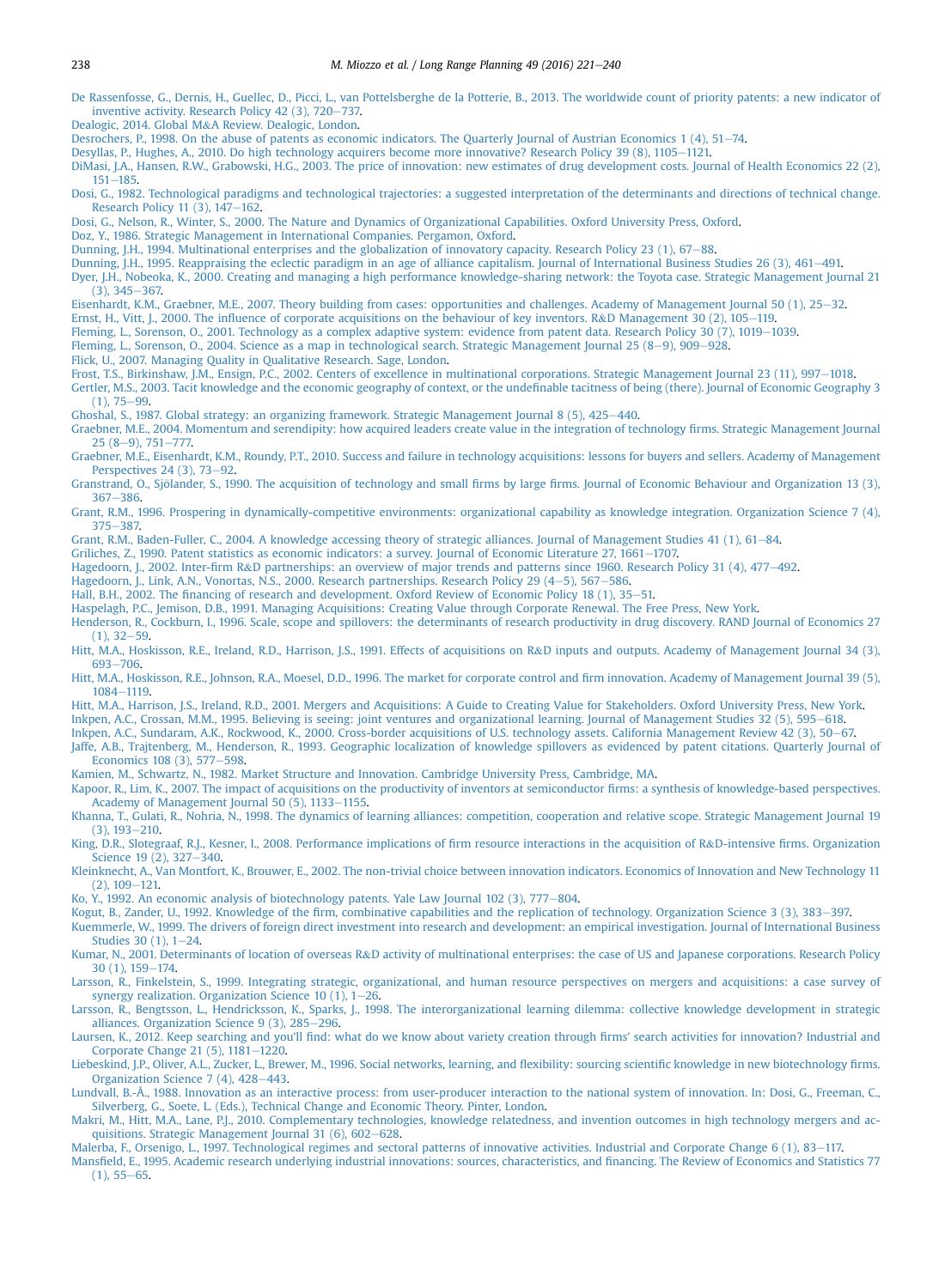<span id="page-18-0"></span>[March, J.G., 1991. Exploration and exploitation in organizational learning. Organization Science 2 \(1\), 71](http://refhub.elsevier.com/S0024-6301(15)00040-0/sr0440)–[87.](http://refhub.elsevier.com/S0024-6301(15)00040-0/sr0440)

- Mazzoleni, R., Nelson, R.R., 1998. The benefi[ts and costs of strong patent protection: a contribution to the current debate. Research Policy 27 \(3\), 273](http://refhub.elsevier.com/S0024-6301(15)00040-0/sr0445)–[284.](http://refhub.elsevier.com/S0024-6301(15)00040-0/sr0445) [Miles, M.B., Huberman, A.M., 1994. Qualitative Data Analysis. Sage, Thousand Oaks, CA.](http://refhub.elsevier.com/S0024-6301(15)00040-0/sr0450)
- [Miozzo, M., Yamin, M., 2012. Institutional and sectoral determinants of headquarters-subsidiary relations: a study of UK service multinationals in China,](http://refhub.elsevier.com/S0024-6301(15)00040-0/sr0455) [Korea, Brazil and Argentina. Long Range Planning 45 \(1\), 16](http://refhub.elsevier.com/S0024-6301(15)00040-0/sr0455)-[40.](http://refhub.elsevier.com/S0024-6301(15)00040-0/sr0455)
- [Nachum, L., Zaheer, S., 2005. The persistence of distance? The impact of technology on MNE investment motivations. Strategic Management Journal 26 \(8\),](http://refhub.elsevier.com/S0024-6301(15)00040-0/sr0460) [747](http://refhub.elsevier.com/S0024-6301(15)00040-0/sr0460)-[768.](http://refhub.elsevier.com/S0024-6301(15)00040-0/sr0460)
- Nelson, R.R., 1991. Why fi[rms differ, and how does it matter? Strategic Management Journal 12 \(S2\), 61](http://refhub.elsevier.com/S0024-6301(15)00040-0/sr0465)-[74](http://refhub.elsevier.com/S0024-6301(15)00040-0/sr0465).
- [Nelson, R.R., Winter, S.G., 1977. In search of useful theory of innovation. Research Policy 6 \(1\), 36](http://refhub.elsevier.com/S0024-6301(15)00040-0/sr0470)–[76](http://refhub.elsevier.com/S0024-6301(15)00040-0/sr0470).
- [Nelson, R.R., Winter, S.G., 1982. An Evolutionary Theory of Economic Change. Harvard University Press, Cambridge, MA](http://refhub.elsevier.com/S0024-6301(15)00040-0/sr0475).
- [Nikzad, R., 2011. Survival analysis of patents in Canada. Journal of World Intellectual Property 14 \(5\), 368](http://refhub.elsevier.com/S0024-6301(15)00040-0/sr0480)–[382.](http://refhub.elsevier.com/S0024-6301(15)00040-0/sr0480)
- [Nonaka, I., 1994. A dynamic theory of organizational knowledge creation. Organization Science 5 \(1\), 14](http://refhub.elsevier.com/S0024-6301(15)00040-0/sr0485)–[37.](http://refhub.elsevier.com/S0024-6301(15)00040-0/sr0485)
- [OECD, 2004. Patents and Innovation: Trends and Policy Challenges. OECD, Paris.](http://refhub.elsevier.com/S0024-6301(15)00040-0/sr0490)
- [Owen-Smith, J., Powell, W.W., 2004. Knowledge networks as channels and conduits: the effects of spillovers in the boston biotechnology community.](http://refhub.elsevier.com/S0024-6301(15)00040-0/sr0500) Organization Science  $15(1)$ ,  $5-21$ .
- [Paruchuri, S., Eisenman, M., 2012. Microfoundations of](http://refhub.elsevier.com/S0024-6301(15)00040-0/sr0505) firm R&[D capabilities: a study of inventor networks in a merger. Journal of Management Studies 49](http://refhub.elsevier.com/S0024-6301(15)00040-0/sr0505)  $(8)$ , 1509-[1515](http://refhub.elsevier.com/S0024-6301(15)00040-0/sr0505).
- Patel, P., Pavitt, K., 1997. The technological competencies of the world's largest fi[rms: complex and path-dependent, but not much variety. Research Policy](http://refhub.elsevier.com/S0024-6301(15)00040-0/sr0510)  $26 (2)$ ,  $141-156$  $141-156$ .
- [Pavitt, K., 1985. Patent statistics as indicators of innovative activities: possibilities and problems. Scientometrics 7 \(1](http://refhub.elsevier.com/S0024-6301(15)00040-0/sr0515)-[2\), 77](http://refhub.elsevier.com/S0024-6301(15)00040-0/sr0515)-[99.](http://refhub.elsevier.com/S0024-6301(15)00040-0/sr0515)
- [Pavitt, K., 1988. Uses and abuses of patent statistics. In: Van Raan, A.F.J. \(Ed.\), Handbook of Quantitative Studies of Science and Technology. Elsevier,](http://refhub.elsevier.com/S0024-6301(15)00040-0/sr0520) [Amsterdam.](http://refhub.elsevier.com/S0024-6301(15)00040-0/sr0520)
- [Pearce, R.D., 1999. Decentralised R](http://refhub.elsevier.com/S0024-6301(15)00040-0/sr0525)&[D and strategic competitiveness: globalised approaches to generation and use of technology in multinational enter](http://refhub.elsevier.com/S0024-6301(15)00040-0/sr0525)prises (MNEs). Research Policy 28  $(2-3)$ , 157-[178](http://refhub.elsevier.com/S0024-6301(15)00040-0/sr0525).
- [Pentland, B.T., Feldman, M.S., 2005. Organizational routines as a unit of analysis. Industrial and Corporate Change 14 \(5\), 793](http://refhub.elsevier.com/S0024-6301(15)00040-0/sr0530)-[815](http://refhub.elsevier.com/S0024-6301(15)00040-0/sr0530).
- [Phene, A., Almeida, P., 2008. Innovation in multinational subsidiaries: the role of knowledge assimilation and subsidiary capabilities. Journal of International](http://refhub.elsevier.com/S0024-6301(15)00040-0/sr0535) [Business Studies 39 \(5\), 901](http://refhub.elsevier.com/S0024-6301(15)00040-0/sr0535)-[919.](http://refhub.elsevier.com/S0024-6301(15)00040-0/sr0535)
- [Picci, L., 2010. The internationalization of inventive activity: a gravity model using patent data. Research Policy 39 \(8\), 1070](http://refhub.elsevier.com/S0024-6301(15)00040-0/sr0540)-[1081.](http://refhub.elsevier.com/S0024-6301(15)00040-0/sr0540)
- [Pisano, G., 1991. The governance of innovation: vertical integration and collaborative arrangements in the biotechnology industry. Research Policy 20,](http://refhub.elsevier.com/S0024-6301(15)00040-0/sr0545)  $237 - 249$  $237 - 249$  $237 - 249$ .
- [Pisano, G., 2006. Science Business: The Promise, the Reality and the Future of Biotech. Harvard Business Press, Boston](http://refhub.elsevier.com/S0024-6301(15)00040-0/sr0550).
- Piscitello, L., 2004. Corporate diversifi[cation, coherence and economic performance. Industrial and Corporate Change 13 \(5\), 757](http://refhub.elsevier.com/S0024-6301(15)00040-0/sr0555)-[787.](http://refhub.elsevier.com/S0024-6301(15)00040-0/sr0555)
- [Polanyi, M., 1966. The Tacit Dimension. Doubleday, New York.](http://refhub.elsevier.com/S0024-6301(15)00040-0/sr0560)
- [Puranam, P., Singh, H., Zollo, M., 2006. Organizing for innovation: managing the coordination-autonomy dilemma in technology acquisition. Academy of](http://refhub.elsevier.com/S0024-6301(15)00040-0/sr0565) Management Journal  $49$   $(2)$ ,  $263-280$ .
- [Ranft, A.L., Lord, M.D., 2002. Acquiring new technologies and capabilities: a grounded model of acquisition implementation. Organization Science](http://refhub.elsevier.com/S0024-6301(15)00040-0/sr0570) 13 (4),  $420 - 441$  $420 - 441$
- [Rerup, C., Feldman, M.S., 2011. Routines as a source of change in organizational schemata: the role of trial-and-error learning. Academy of Management](http://refhub.elsevier.com/S0024-6301(15)00040-0/sr0575) Journal 54 (3),  $577 - 610$  $577 - 610$ .
- [Richardson, G.B., 1972. The organisation of industry. The Economic Journal 82 \(327\), 883](http://refhub.elsevier.com/S0024-6301(15)00040-0/sr0580)–[896.](http://refhub.elsevier.com/S0024-6301(15)00040-0/sr0580)
- [Saxenian, A., 1994. Regional Advantage: Culture and Competition in Silicon Valley and Route. Harvard University Press, Cambridge, MA, p. 128](http://refhub.elsevier.com/S0024-6301(15)00040-0/sr0585).
- [Schweizer, L., 2005. Organizational integration of acquired biotechnology companies into pharmaceutical companies: the need for a hybrid approach.](http://refhub.elsevier.com/S0024-6301(15)00040-0/sr0590) Academy of Management Journal  $48(6)$ ,  $1051-1074$  $1051-1074$ .
- [Seth, A., Song, K.P., Petit, R.R., 2002. Value creation and destruction in cross-border acquisitions: an empirical analysis of foreign acquisitions of US](http://refhub.elsevier.com/S0024-6301(15)00040-0/sr0595) firms. [Strategic Management Journal 23 \(10\), 921](http://refhub.elsevier.com/S0024-6301(15)00040-0/sr0595)-[940.](http://refhub.elsevier.com/S0024-6301(15)00040-0/sr0595)
- [Shimizu, K., Hitt, M.A., Vaidyanath, D., Pisano, V., 2004. Theoretical foundations of cross-border mergers and acquisitions: a review of current research and](http://refhub.elsevier.com/S0024-6301(15)00040-0/sr0600) [recommendations for the future. Journal of International Management 10 \(3\), 307](http://refhub.elsevier.com/S0024-6301(15)00040-0/sr0600)-[353.](http://refhub.elsevier.com/S0024-6301(15)00040-0/sr0600)
- Sigglekow, N., 2007. Persuasion with case studies. Academy of Management Journal 50  $(1)$ , 20–[24.](http://refhub.elsevier.com/S0024-6301(15)00040-0/sr0605)
- [Sleuwaegen, L., Valenti, G., 2006. Trends in Mergers and Acquisitions. Edward Elgar, Northampton, MA.](http://refhub.elsevier.com/S0024-6301(15)00040-0/sr0610)
- [Smit, H., 2001. Acquisition strategies as option games. Journal of Applied Corporate Finance 14 \(2\), 79](http://refhub.elsevier.com/S0024-6301(15)00040-0/sr0615)–[89.](http://refhub.elsevier.com/S0024-6301(15)00040-0/sr0615)
- [Strauss, A., Corbin, J., 1990. Basics of Qualitative Research: Grounded Theory Procedures and Techniques. Sage, Newbury Park, CA](http://refhub.elsevier.com/S0024-6301(15)00040-0/sr0620).
- [Suddaby, R., 2006. From the editors: what grounded theory is not. Academy of Management Journal 49 \(4\), 633](http://refhub.elsevier.com/S0024-6301(15)00040-0/sr0625)–[642.](http://refhub.elsevier.com/S0024-6301(15)00040-0/sr0625)
- [Teece, D.J., Pisano, G., Shuen, A., 1997. Dynamic capabilities and strategic management. Strategic Management Journal 18 \(7\), 509](http://refhub.elsevier.com/S0024-6301(15)00040-0/sr0630)–[533.](http://refhub.elsevier.com/S0024-6301(15)00040-0/sr0630)
- [Uhlenbruck, K., Hitt, M.A., Semadeni, M., 2006. Market value effects of acquisitions involving Internet](http://refhub.elsevier.com/S0024-6301(15)00040-0/sr0635) firms: a resource-based analysis. Strategic Man[agement Journal 27 \(10\), 899](http://refhub.elsevier.com/S0024-6301(15)00040-0/sr0635)-[913.](http://refhub.elsevier.com/S0024-6301(15)00040-0/sr0635)
- [UNCTAD, 2005. Transnational Corporations and the Internationalization of R](http://refhub.elsevier.com/S0024-6301(15)00040-0/sr0640)&[D. United Nations, New York/Geneva](http://refhub.elsevier.com/S0024-6301(15)00040-0/sr0640).
- Vaara, E., Sarala, R., Stahl, G.K., Björkman, I., 2012. The impact of organizational and national cultural differences on social conflict and knowledge transfer in international acquisitions. Journal of Management Studies  $49(1)$ ,  $1-27$ .
- [Van Zeebroeck, N., Van Pottelsberghe de la Potterie, B., 2011. The vulnerability of patent value determinants. Economics of Innovation and New Technology](http://refhub.elsevier.com/S0024-6301(15)00040-0/sr0650) [20 \(3\), 283](http://refhub.elsevier.com/S0024-6301(15)00040-0/sr0650)-[308.](http://refhub.elsevier.com/S0024-6301(15)00040-0/sr0650)
- [Vermeulen, F., Barkema, H., 2001. Learning through acquisitions. Academy of Management Journal 44 \(3\), 457](http://refhub.elsevier.com/S0024-6301(15)00040-0/sr0655)-[476](http://refhub.elsevier.com/S0024-6301(15)00040-0/sr0655).
- Winter, S.G., 1964. Review of a behavioral theory of the fi[rm by Richard M. Cyert and James G. March. American Economic Review 54 \(2\), 144](http://refhub.elsevier.com/S0024-6301(15)00040-0/sr0660)–[148.](http://refhub.elsevier.com/S0024-6301(15)00040-0/sr0660)
- [Winter, S.G., 1990. Survival, selection, and inheritance in evolutionary theories of organization. In: Singh, J.V. \(Ed.\), Organizational Evolution: New Di](http://refhub.elsevier.com/S0024-6301(15)00040-0/sr0665)[rections. Sage, Newbury Park, CA.](http://refhub.elsevier.com/S0024-6301(15)00040-0/sr0665)

World Intellectual Property Offi[ce \(WIPO\), 2012. Protecting your Inventions Abroad: Frequently Asked Questions about the Patent Cooperation Treaty \(PCT\).](http://refhub.elsevier.com/S0024-6301(15)00040-0/sr0670) [WIPO, Geneva](http://refhub.elsevier.com/S0024-6301(15)00040-0/sr0670).

[Yin, R., 2003. Qualitative Research Methods. Sage, Thousand Oaks, CA.](http://refhub.elsevier.com/S0024-6301(15)00040-0/sr0675)

[Zahra, S.A., George, G., 2002. Absorptive capacity: a review, reconceptualization, and extension. Academy of Management Review 27 \(2\), 185](http://refhub.elsevier.com/S0024-6301(15)00040-0/sr0680)-[203](http://refhub.elsevier.com/S0024-6301(15)00040-0/sr0680). Zanfei, A., 2000. Transnational fi[rms and the changing organisation of innovative activities. Cambridge Journal of Economics 24 \(5\), 515](http://refhub.elsevier.com/S0024-6301(15)00040-0/sr0685)-[542.](http://refhub.elsevier.com/S0024-6301(15)00040-0/sr0685)

[Zollo, M., Winter, S., 2002. Deliberate learning and the evolution of dynamic capabilities. Organization Science 13 \(3\), 339](http://refhub.elsevier.com/S0024-6301(15)00040-0/sr0690)-[351.](http://refhub.elsevier.com/S0024-6301(15)00040-0/sr0690)

#### Biographies

Marcela Miozzo is Professor of Economics and Management of Innovation at the Manchester Business School, University of Manchester. With expertise in the comparative analysis of the relationship between business organization and innovation at the national and sectoral level, she has carried out a number of research projects supported by ESRC, EC, EPSRC, Anglo German Foundation, British Academy, ISBE and Tyndall. She has published several books and over thirty journal articles on innovation. Her research focuses on the relation between the management of innovation and internationalization of large services firms, and on knowledge flows in science-based firms, including mergers and acquisition of science-based firms and the process of early science-based firm formation. E-mail: [marcela.miozzo@mbs.ac.uk](mailto:marcela.miozzo@mbs.ac.uk).